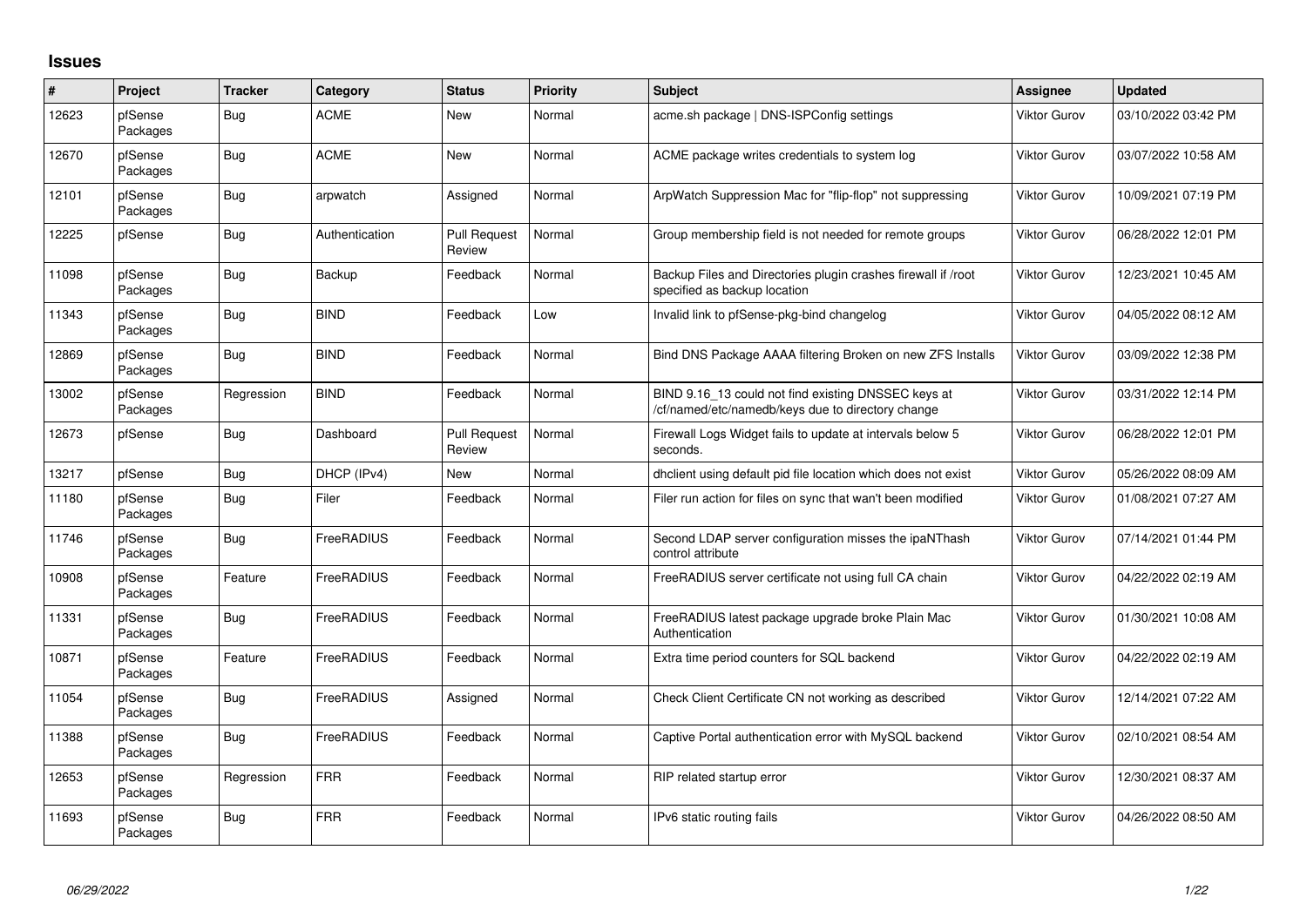| $\pmb{\#}$ | Project             | <b>Tracker</b> | Category           | <b>Status</b>                 | <b>Priority</b> | <b>Subject</b>                                                                                                                                 | Assignee            | <b>Updated</b>      |
|------------|---------------------|----------------|--------------------|-------------------------------|-----------------|------------------------------------------------------------------------------------------------------------------------------------------------|---------------------|---------------------|
| 11404      | pfSense<br>Packages | Bug            | <b>FRR</b>         | Feedback                      | Normal          | Incorrect prefix/access lists migration on update                                                                                              | Viktor Gurov        | 02/18/2021 09:49 AM |
| 11961      | pfSense<br>Packages | Bug            | <b>FRR</b>         | Feedback                      | Normal          | FRR OSPF add unwanted area 0 authentication to router ospf                                                                                     | Viktor Gurov        | 09/16/2021 10:25 PM |
| 11681      | pfSense<br>Packages | <b>Bug</b>     | <b>FRR</b>         | Feedback                      | Normal          | FRR generates invalid BFD configuration after removing<br>interfaces                                                                           | Viktor Gurov        | 07/14/2021 04:40 PM |
| 11477      | pfSense<br>Packages | <b>Bug</b>     | <b>FRR</b>         | Feedback                      | Normal          | FRR does not recognize some BFD options                                                                                                        | <b>Viktor Gurov</b> | 02/26/2021 10:52 PM |
| 12965      | pfSense<br>Packages | <b>Bug</b>     | <b>FRR</b>         | <b>Pull Request</b><br>Review | Normal          | FRR BFD peer configuration is handled incorrectly in some<br>cases                                                                             | Viktor Gurov        | 03/22/2022 08:04 AM |
| 11836      | pfSense<br>Packages | <b>Bug</b>     | <b>FRR</b>         | Assigned                      | Normal          | FRR ACCEPTFILTER unstable                                                                                                                      | <b>Viktor Gurov</b> | 02/14/2022 07:20 AM |
| 11847      | pfSense<br>Packages | <b>Bug</b>     | <b>FRR</b>         | Feedback                      | Normal          | Filters not applied to PEER Groups                                                                                                             | Viktor Gurov        | 07/30/2021 07:45 PM |
| 12167      | pfSense<br>Packages | <b>Bug</b>     | <b>FRR</b>         | Feedback                      | Normal          | BGP TCP setkey not set if neighbor is in peer group                                                                                            | Viktor Gurov        | 09/16/2021 09:38 AM |
| 3132       | pfSense             | Bug            | Gateway Monitoring | In Progress                   | Normal          | Gateway events for IPv6 affect IPv4 services and vice versa                                                                                    | Viktor Gurov        | 06/28/2022 12:01 PM |
| 12920      | pfSense             | <b>Bug</b>     | Gateway Monitoring | <b>Pull Request</b><br>Review | Normal          | Gateway behavior differs when the gateway does not exist in<br>config.xml                                                                      | Viktor Gurov        | 06/28/2022 12:01 PM |
| 11570      | pfSense             | Regression     | Gateways           | <b>Pull Request</b><br>Review | Normal          | Gateway monitoring services is not always restarted on<br>interface events, which may prevent a WAN from recovering<br>back to an online state | <b>Viktor Gurov</b> | 06/28/2022 12:01 PM |
| 12354      | pfSense<br>Packages | Todo           | haproxy            | Feedback                      | High            | Update haproxy-devel to mitigate CVE-2021-40346                                                                                                | Viktor Gurov        | 05/12/2022 08:50 AM |
| 10739      | pfSense<br>Packages | Feature        | haproxy            | Feedback                      | Normal          | Update HAproxy-devel package to 2.2 and HAproxy to 2.0                                                                                         | Viktor Gurov        | 10/03/2021 03:53 PM |
| 11491      | pfSense<br>Packages | <b>Bug</b>     | haproxy            | Feedback                      | Normal          | haproxy-devel v0.62 2 - startup error 'httpchk'                                                                                                | Viktor Gurov        | 06/22/2021 08:46 AM |
| 10779      | pfSense<br>Packages | Feature        | haproxy            | Feedback                      | Normal          | HAProxy SSL/TLS Compatibility Mode                                                                                                             | Viktor Gurov        | 04/22/2022 02:20 AM |
| 11135      | pfSense<br>Packages | <b>Bug</b>     | haproxy            | Feedback                      | High            | HAproxy OCSP reponse crontab bug                                                                                                               | Viktor Gurov        | 09/10/2021 11:51 AM |
| 11756      | pfSense<br>Packages | <b>Bug</b>     | haproxy            | Feedback                      | Normal          | HaProxy does not transfer backend states during reload                                                                                         | Viktor Gurov        | 07/14/2021 01:21 PM |
| 11937      | pfSense<br>Packages | <b>Bug</b>     | haproxy            | Feedback                      | Normal          | HAproxy "Use Client-IP" option breaks Captive Portal                                                                                           | <b>Viktor Gurov</b> | 06/22/2021 08:48 AM |
| 11091      | pfSense             | Bug            | Interfaces         | New                           | Normal          | Interfaces set as disabled in the configuration have an UP<br>status in the operating system at boot                                           | Viktor Gurov        | 06/28/2022 12:01 PM |
| 13218      | pfSense             | <b>Bug</b>     | Interfaces         | <b>Pull Request</b><br>Review | Normal          | GIF-based interface MTU is assigned to parent interface on<br>boot when parent interface is a LAGG                                             | <b>Viktor Gurov</b> | 06/28/2022 12:01 PM |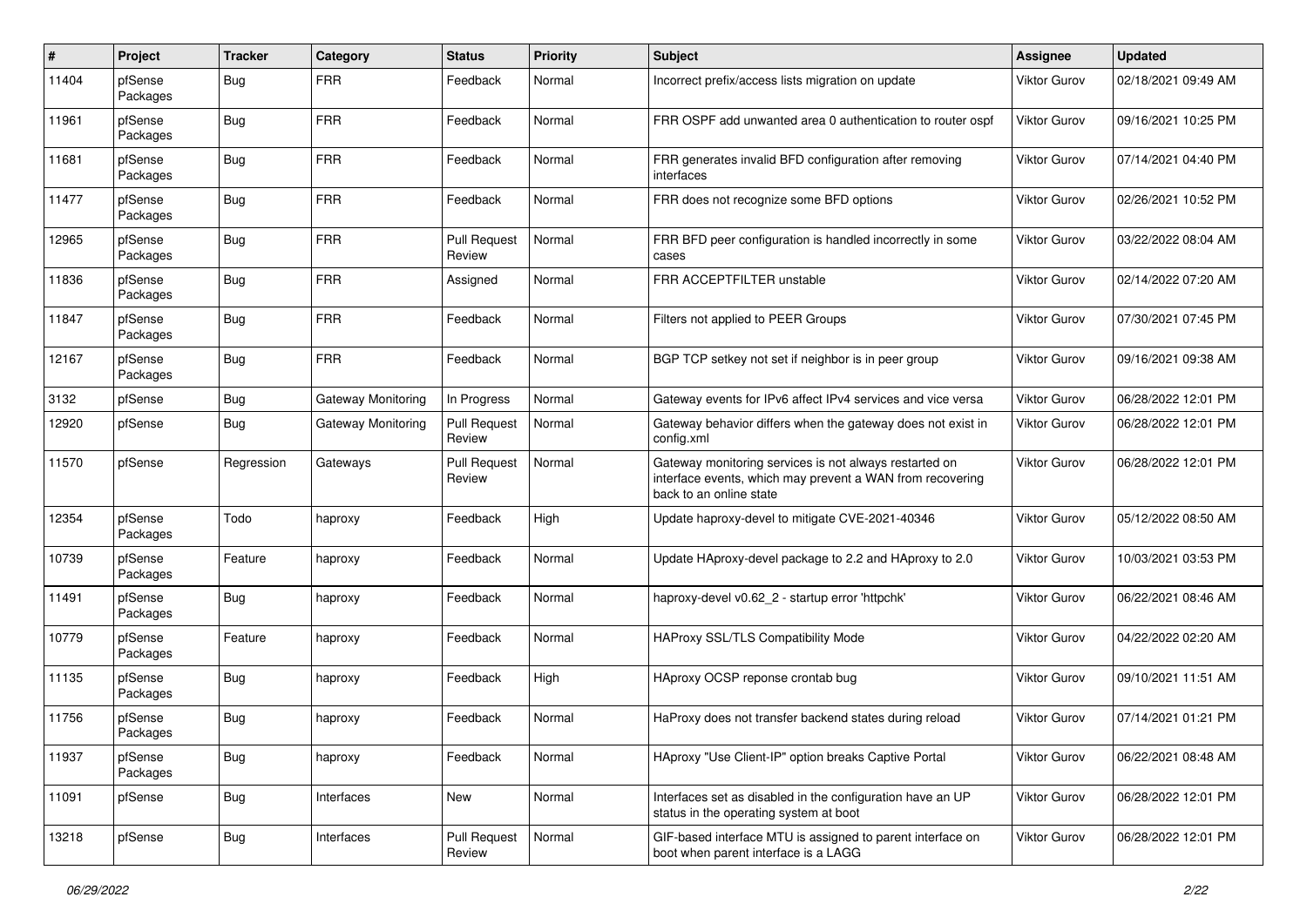| #     | Project             | Tracker    | Category               | <b>Status</b>                 | <b>Priority</b> | Subject                                                                                                          | Assignee            | <b>Updated</b>      |
|-------|---------------------|------------|------------------------|-------------------------------|-----------------|------------------------------------------------------------------------------------------------------------------|---------------------|---------------------|
| 13225 | pfSense             | <b>Bug</b> | Interfaces             | New                           | Normal          | Bridges with QinQ interfaces not properly set up at boot                                                         | Viktor Gurov        | 06/28/2022 12:01 PM |
| 2386  | pfSense             | Feature    | Interfaces             | Pull Request<br>Review        | Normal          | Bridge member that is not an assigned interface                                                                  | <b>Viktor Gurov</b> | 12/02/2020 06:01 AM |
| 12645 | pfSense             | <b>Bug</b> | <b>IPsec</b>           | New                           | Normal          | `filterdns`` does not monitor remote IPsec gateways for IPv6<br>address changes                                  | <b>Viktor Gurov</b> | 06/28/2022 12:01 PM |
| 12762 | pfSense             | <b>Bug</b> | <b>IPsec</b>           | New                           | Normal          | IPsec keep alive check ignores Child SA Start Action                                                             | <b>Viktor Gurov</b> | 02/07/2022 11:21 AM |
| 13102 | pfSense             | <b>Bug</b> | <b>IPsec</b>           | New                           | Normal          | Deleting an IPSec tunnel doesn't destroy the SA (SADs/SPDs),<br>causes crash in status_ipsec.php                 | Viktor Gurov        | 06/28/2022 12:01 PM |
| 12206 | pfSense<br>Packages | <b>Bug</b> | NET-SNMP               | Feedback                      | Normal          | Certificate Manager page doesn't show Net-SNMP used<br>certificates                                              | Viktor Gurov        | 12/30/2021 09:40 AM |
| 10242 | pfSense<br>Packages | Feature    | New Package<br>Request | New                           | Normal          | E2guardian Web filtering package                                                                                 | Viktor Gurov        | 05/30/2022 10:40 AM |
| 11515 | pfSense<br>Packages | <b>Bug</b> | node exporter          | Feedback                      | Normal          | node exporter 0.18.1 1 - Unable to interact or start the service<br>from web ui                                  | Viktor Gurov        | 07/14/2021 12:37 PM |
| 11274 | pfSense<br>Packages | <b>Bug</b> | ntop                   | Feedback                      | Normal          | ntopng https web server does not present full certificate chain                                                  | <b>Viktor Gurov</b> | 01/28/2021 09:51 AM |
| 12281 | pfSense<br>Packages | Feature    | Nut                    | <b>New</b>                    | Normal          | Add support for Telegram/Pushover notifications                                                                  | <b>Viktor Gurov</b> | 01/24/2022 07:25 AM |
| 11155 | pfSense<br>Packages | Feature    | pfBlockerNG            | Feedback                      | Normal          | SafeSearch AAAA                                                                                                  | <b>Viktor Gurov</b> | 02/05/2021 04:54 AM |
| 12351 | pfSense<br>Packages | Todo       | pfBlockerNG            | Feedback                      | Normal          | Remove non-functional feeds                                                                                      | <b>Viktor Gurov</b> | 02/04/2022 02:29 PM |
| 12916 | pfSense<br>Packages | Bug        | pfBlockerNG            | New                           | Normal          | pfBlockerNG-devel cron job does not trigger xmlrpc sync                                                          | <b>Viktor Gurov</b> | 04/11/2022 12:55 PM |
| 12706 | pfSense<br>Packages | Bug        | pfBlockerNG            | Feedback                      | Normal          | pfBlockerNG and unbound does not work after switching /var to<br>RAM disk                                        | Viktor Gurov        | 03/24/2022 10:47 AM |
| 13209 | pfSense<br>Packages | Bug        | pfBlockerNG            | New                           | Low             | Parsing Filter log by pfBlockerNG creates IP Block log with<br>Source/Destination mixed up or wrong Direcion     | <b>Viktor Gurov</b> | 05/25/2022 03:50 AM |
| 11295 | pfSense<br>Packages | Feature    | pfBlockerNG            | Feedback                      | Normal          | DNSBL IDN support                                                                                                | <b>Viktor Gurov</b> | 09/10/2021 11:33 AM |
| 13135 | pfSense<br>Packages | Feature    | pfBlockerNG            | <b>New</b>                    | Normal          | Add dibdot DoH-IP-blocklists feeds                                                                               | <b>Viktor Gurov</b> | 05/08/2022 01:50 AM |
| 11296 | pfSense             | <b>Bug</b> | Routing                | New                           | Normal          | Static route targets may still reachable via default route when<br>the gateway they should route through is down | <b>Viktor Gurov</b> | 06/28/2022 12:01 PM |
| 12865 | pfSense<br>Packages | Todo       | <b>RRD Summary</b>     | Feedback                      | Normal          | RRD Summary improvements                                                                                         | Viktor Gurov        | 03/04/2022 12:20 PM |
| 12720 | pfSense             | <b>Bug</b> | Rules / NAT            | <b>Pull Request</b><br>Review | Normal          | Hide the "tag" field on non-floating tabs                                                                        | Viktor Gurov        | 01/24/2022 03:11 PM |
| 5922  | pfSense             | Feature    | <b>SNMP</b>            | New                           | Normal          | SNMP - enable SNMP v3 functionality                                                                              | Viktor Gurov        | 03/02/2022 02:40 PM |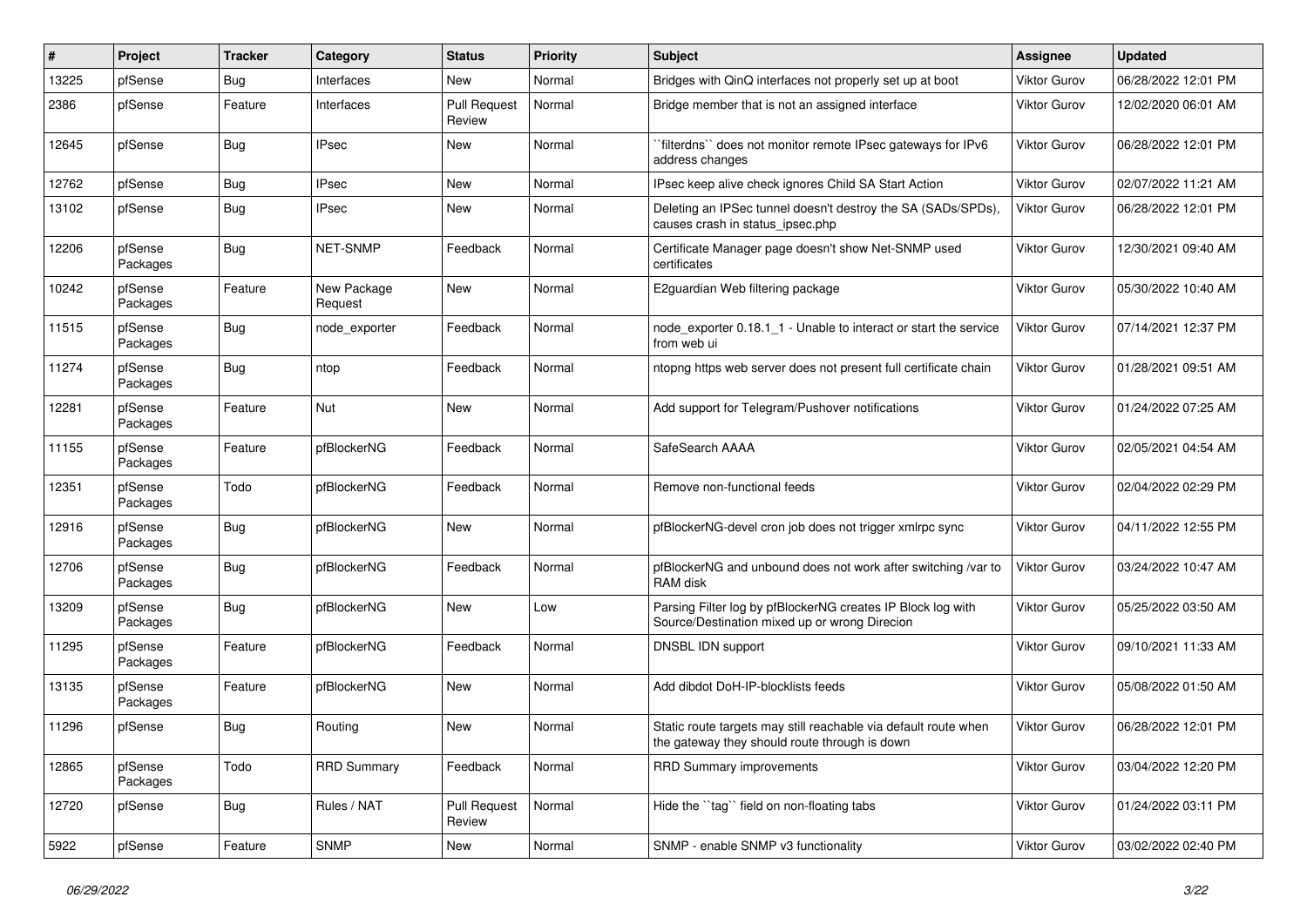| $\pmb{\#}$ | Project             | <b>Tracker</b> | Category   | <b>Status</b> | <b>Priority</b> | <b>Subject</b>                                                                                    | Assignee            | <b>Updated</b>      |
|------------|---------------------|----------------|------------|---------------|-----------------|---------------------------------------------------------------------------------------------------|---------------------|---------------------|
| 12683      | pfSense<br>Packages | <b>Bug</b>     | Snort      | Feedback      | Normal          | snort get vpns list() does not include OpenVPN CSO                                                | Viktor Gurov        | 02/15/2022 10:47 AM |
| 12264      | pfSense<br>Packages | <b>Bug</b>     | Squid      | Feedback      | Low             | Stray <table> line in squid monitor.php</table>                                                   | Viktor Gurov        | 12/23/2021 10:53 AM |
| 10572      | pfSense<br>Packages | <b>Bug</b>     | Squid      | Feedback      | Normal          | STARTTLS option is ignored                                                                        | Viktor Gurov        | 04/22/2022 02:20 AM |
| 10450      | pfSense<br>Packages | Bug            | Squid      | Feedback      | Normal          | Squid reverse proxy switching peers                                                               | Viktor Gurov        | 04/22/2022 02:21 AM |
| 10541      | pfSense<br>Packages | Feature        | Squid      | Feedback      | Normal          | Squid failover and load balancing                                                                 | Viktor Gurov        | 01/14/2021 07:34 AM |
| 9982       | pfSense<br>Packages | Feature        | Squid      | Feedback      | Normal          | basic Idap auth TLS connection                                                                    | Viktor Gurov        | 04/22/2022 02:21 AM |
| 9721       | pfSense<br>Packages | Feature        | Squid      | Feedback      | Normal          | add squidclient -h 127.0.0.1 mgr:info output to Diagnostics /<br>Squid and status.php             | Viktor Gurov        | 04/22/2022 02:21 AM |
| 8827       | pfSense<br>Packages | <b>Bug</b>     | squidguard | New           | Normal          | Squidguard: ACL redirect modes 'redirect' and 'err page' send<br>unresolvable URLs to the client. | Viktor Gurov        | 12/21/2021 05:49 AM |
| 11738      | pfSense<br>Packages | Regression     | squidguard | Feedback      | Normal          | SquidGuard 1.16.18_17 Not Filtering Blacklist No-Transparent<br>Mode                              | Viktor Gurov        | 12/21/2021 05:48 AM |
| 11248      | pfSense<br>Packages | Feature        | squidguard | Feedback      | Normal          | SafeSearch update                                                                                 | Viktor Gurov        | 01/28/2021 10:01 AM |
| 4088       | pfSense<br>Packages | Bug            | squidguard | Feedback      | Normal          | Buggy squidgurd config file is created                                                            | Viktor Gurov        | 01/28/2021 10:01 AM |
| 12322      | pfSense<br>Packages | <b>Bug</b>     | Suricata   | Feedback      | Normal          | Suricata creates invalid HOME_NET entries                                                         | Viktor Gurov        | 09/10/2021 11:42 AM |
| 9852       | pfSense<br>Packages | Feature        | Suricata   | Feedback      | Normal          | show File-Store directory listing                                                                 | <b>Viktor Gurov</b> | 08/20/2021 07:52 AM |
| 12506      | pfSense<br>Packages | <b>Bug</b>     | Suricata   | Feedback      | Normal          | Only selected instance is restarted on suppress list change                                       | Viktor Gurov        | 12/01/2021 04:43 AM |
| 6964       | pfSense<br>Packages | <b>Bug</b>     | Suricata   | Feedback      | Normal          | Host OS Policy Assignment broken when using "Import" or<br>"Aliases" buttons                      | Viktor Gurov        | 08/20/2021 07:52 AM |
| 12292      | pfSense<br>Packages | Feature        | Suricata   | Feedback      | Normal          | GeoIP look on the Alerts, Blocked and Files pages                                                 | Viktor Gurov        | 08/23/2021 08:16 AM |
| 12909      | pfSense<br>Packages | Feature        | Suricata   | New           | Normal          | Convert Suricata GeoIP Lookup feature on ALERTS tab to use<br>local GeoIP2 database               | Viktor Gurov        | 03/07/2022 08:28 AM |
| 12285      | pfSense<br>Packages | Feature        | Suricata   | In Progress   | Normal          | Add more EVE Logged Traffic protocols                                                             | Viktor Gurov        | 08/20/2021 08:22 AM |
| 10872      | pfSense<br>Packages | Feature        | Suricata   | Feedback      | Normal          | Add adjustable notification for Severity Alert                                                    | Viktor Gurov        | 08/20/2021 07:52 AM |
| 11210      | pfSense<br>Packages | Feature        | Suricata   | Feedback      | Normal          | 3rd party rulesets                                                                                | Viktor Gurov        | 11/24/2021 04:21 AM |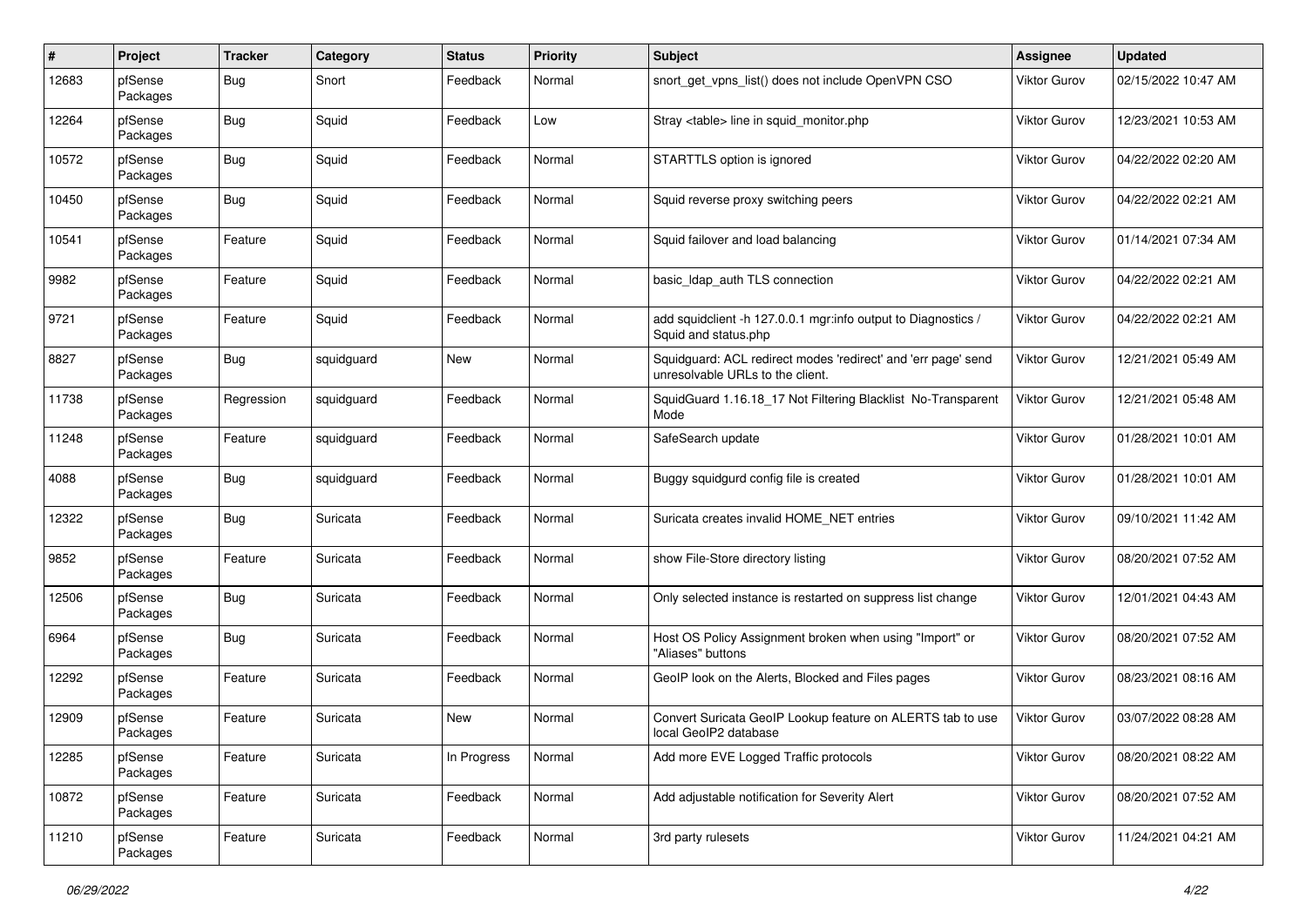| #     | Project             | <b>Tracker</b> | Category              | <b>Status</b>                 | <b>Priority</b> | <b>Subject</b>                                                                        | <b>Assignee</b>                | <b>Updated</b>      |
|-------|---------------------|----------------|-----------------------|-------------------------------|-----------------|---------------------------------------------------------------------------------------|--------------------------------|---------------------|
| 12385 | pfSense             | Bug            | Virtual IP Addresses  | <b>Pull Request</b><br>Review | Normal          | deleteVIP() does not check 1:1 NAT and Outbound NAT rules                             | Viktor Gurov                   | 06/28/2022 12:01 PM |
| 11877 | pfSense             | Bug            | Web Interface         | Pull Request<br>Review        | <b>Very Low</b> | Labels and description dissapear in firewall schedule edit.php                        | Viktor Gurov                   | 06/28/2022 12:01 PM |
| 12431 | pfSense             | Todo           | Web Interface         | <b>Pull Request</b><br>Review | Normal          | GUI pages should use "POST" for AJAX calls, not "GET"                                 | Viktor Gurov                   | 06/28/2022 12:01 PM |
| 13034 | pfSense<br>Packages | Bug            | Zabbix                | Feedback                      | Normal          | Zabbix6 Agent and Proxy fail to set the PSK from the web GUI<br>in its conf files     | Viktor Gurov                   | 04/06/2022 11:59 AM |
| 12278 | pfSense<br>Packages | Regression     | Zabbix                | Feedback                      | Normal          | Invalid plugin certificates() function name                                           | Viktor Gurov                   | 08/19/2021 05:52 AM |
| 12036 | pfSense<br>Packages | Bug            | Zabbix                | Feedback                      | Normal          | Certificate Manager page do not show Zabbix used certificates                         | <b>Viktor Gurov</b>            | 07/15/2021 11:46 AM |
| 8794  | pfSense             | Feature        | <b>NTPD</b>           | <b>New</b>                    | Normal          | NTP authentiction                                                                     | Tod L                          | 08/05/2021 01:20 AM |
| 13298 | pfSense             | <b>Bug</b>     | Dynamic DNS           | <b>Pull Request</b><br>Review | Normal          | Dynv6 does not check response code when updating                                      | <b>Tiago Beling</b><br>d'Avila | 06/28/2022 12:01 PM |
| 13114 | pfSense<br>Packages | <b>Bug</b>     | <b>BIND</b>           | Feedback                      | Normal          | BIND calls rndc in rc stop when named is not running                                  | <b>Stuart Wyatt</b>            | 05/04/2022 12:41 PM |
| 11352 | pfSense             | <b>Bug</b>     | FreeBSD               | New                           | Low             | CTF types > 2^15 in the pfSense kernel config results in DTrace<br>failing            | Scott Long                     | 03/17/2021 02:52 AM |
| 8179  | pfSense             | Bug            | DHCP (IPv4)           | Feedback                      | Normal          | Incorrect reverse DNS zone in DHCP server config for<br>non-octet-aligned subnet mask | Renato Botelho                 | 02/09/2022 11:17 PM |
| 13282 | pfSense Plus        | <b>Bug</b>     | Aliases / Tables      | New                           | Normal          | FQDN Aliases Break if an Invalid Domain is Present in the<br>Chain                    | Reid Linnemann                 | 06/18/2022 03:12 PM |
| 9296  | pfSense             | <b>Bug</b>     | Aliases / Tables      | Confirmed                     | Low             | Alias content is sometimes incomplete when mixing FQDN and<br>IP address              | Reid Linnemann                 | 06/18/2022 03:12 PM |
| 1831  | pfSense             | Feature        | <b>Captive Portal</b> | <b>New</b>                    | Normal          | Captive portal IPv6 support                                                           | Reid Linnemann                 | 06/28/2022 12:01 PM |
| 13226 | pfSense             | <b>Bug</b>     | <b>Captive Portal</b> | Confirmed                     | Normal          | Captive Portal doesn't disconnect established OpenVPN link                            | Reid Linnemann                 | 05/30/2022 10:38 AM |
| 13215 | pfSense             | Bug            | Captive Portal        | Assigned                      | Normal          | Allowed MAC/IP/Hostname traffic counts for authorized users                           | Reid Linnemann                 | 05/31/2022 05:31 PM |
| 11545 | pfSense             | Regression     | Interfaces            | Feedback                      | Normal          | Primary interface address is not always used when VIPs are<br>present                 | Reid Linnemann                 | 06/28/2022 12:01 PM |
| 13317 | pfSense             | <b>Bug</b>     | PHP Interpreter       | Feedback                      | Normal          | 'array_filter'' PHP Errors in ''interfaces.inc''                                      | Reid Linnemann                 | 06/29/2022 08:06 AM |
| 4451  | pfSense             | <b>Bug</b>     | DHCP (IPv4)           | New                           | Low             | Status DHCP Leases shows double entries for static entries<br>without IP address      | <b>Phillip Davis</b>           | 05/21/2022 04:55 PM |
| 7216  | pfSense             | Feature        | Web Interface         | New                           | Normal          | Allow user to choose date display format                                              | <b>Phillip Davis</b>           | 02/02/2018 04:20 PM |
| 11498 | pfSense             | Feature        | WireGuard             | New                           | Normal          | WireGuard does not pass multicast traffic to peer                                     | Peter Grehan                   | 03/19/2021 10:59 AM |
| 12462 | pfSense<br>Packages | Feature        | Telegraf              | <b>Pull Request</b><br>Review | Normal-package  | Telegraf: Add "devfs" to ignore_fs                                                    | Offstage Roller                | 10/18/2021 09:03 AM |
| 9970  | pfSense             | Feature        | <b>Captive Portal</b> | New                           | Low             | Captive Portal and SAML2 Integration                                                  | Mauro Braggio                  | 10/12/2020 07:39 AM |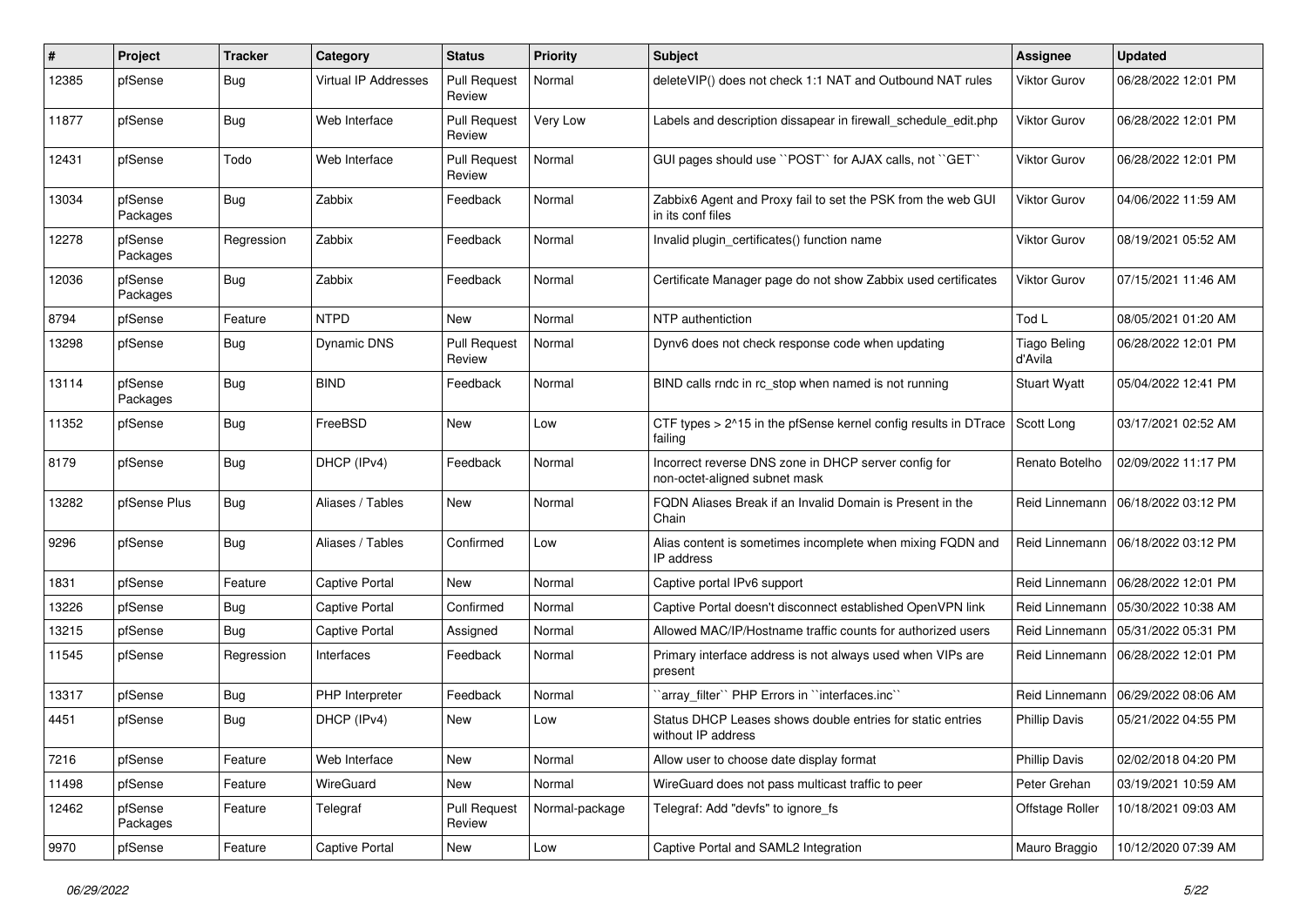| $\#$  | Project      | <b>Tracker</b>     | Category                | <b>Status</b>                 | <b>Priority</b> | <b>Subject</b>                                                                                              | <b>Assignee</b>       | <b>Updated</b>      |
|-------|--------------|--------------------|-------------------------|-------------------------------|-----------------|-------------------------------------------------------------------------------------------------------------|-----------------------|---------------------|
| 2693  | pfSense      | Feature            | Console Menu            | <b>New</b>                    | Normal          | Allow mapping mapping non-physical interfaces via console                                                   | Mathieu Simon         | 11/27/2012 03:00 PM |
| 12079 | pfSense      | Bug                | <b>IGMP Proxy</b>       | New                           | Normal          | IGMPProxy: kernel panic, Sleeping thread owns a<br>non-sleepable lock                                       | Mateusz Guzik         | 06/28/2022 12:01 PM |
| 13014 | pfSense      | <b>Bug</b>         | <b>IPsec</b>            | <b>New</b>                    | Normal          | Charon.vici can get in a bad state                                                                          | Mateusz Guzik         | 06/28/2022 12:01 PM |
| 12547 | pfSense      | <b>Bug</b>         | <b>Operating System</b> | Feedback                      | Normal          | unsheduled system reboot/crash                                                                              | Mateusz Guzik         | 12/01/2021 01:20 PM |
| 12849 | pfSense      | <b>Bug</b>         | <b>Operating System</b> | <b>New</b>                    | Normal          | pfsync kernel crash on reboot                                                                               | Mateusz Guzik         | 02/22/2022 02:02 PM |
| 12144 | pfSense      | <b>Bug</b>         | <b>Operating System</b> | In Progress                   | Normal          | Bug in "df -t" filtering if two filesystems use the same<br>mountpoint                                      | Mateusz Guzik         | 09/10/2021 10:07 AM |
| 9349  | pfSense      | Bug                | <b>IPsec</b>            | Confirmed                     | Normal          | IPSec service start/stop/restart fails after settings change                                                | Markus<br>Stockhausen | 10/30/2020 01:33 PM |
| 13243 | pfSense      | <b>Bug</b>         | OpenVPN                 | <b>Pull Request</b><br>Review | Normal          | OpenVPN status for multi-user VPN shows info icon to display<br>RADIUS rules when there are none to display | Marcos<br>Mendoza     | 06/28/2022 12:01 PM |
| 13270 | pfSense Docs | <b>New Content</b> | OpenVPN                 | <b>Pull Request</b><br>Review | Normal          | OpenVPN client gateway is incorrect when the server does not<br>push routes                                 | Marcos<br>Mendoza     | 06/26/2022 12:54 PM |
| 13094 | pfSense      | Feature            | Packet Capture          | <b>Pull Request</b><br>Review | Normal          | Allow packet capture filtering in tagged packets                                                            | Marcos<br>Mendoza     | 04/24/2022 06:06 PM |
| 7996  | pfSense      | Bug                | Web Interface           | <b>Pull Request</b><br>Review | Very Low        | Unnecessary link tag in login page                                                                          | Marcos<br>Mendoza     | 06/28/2022 12:01 PM |
| 12494 | pfSense      | Feature            | <b>Dynamic DNS</b>      | <b>Pull Request</b><br>Review | Normal          | DynDNS: make simultaneous update of IP and LegacyIP<br>possible                                             | <b>Lukas Wiest</b>    | 11/01/2021 08:52 AM |
| 12495 | pfSense      | Feature            | Dynamic DNS             | <b>Pull Request</b><br>Review | Normal          | DynDNS: add deSEC IPv4&v6 simultaneos update                                                                | Lukas Wiest           | 11/01/2021 08:53 AM |
| 11626 | pfSense Plus | Bug                | Authentication          | <b>New</b>                    | Normal          | Google LDAP connection failed due to lack of SNI for TLS 1.3                                                | Luiz Souza            | 06/27/2022 07:23 AM |
| 8100  | pfSense      | <b>Bug</b>         | CARP                    | New                           | Normal          | pfsync Initially Deletes States on Primary for Connections<br>Established through Secondary                 | Luiz Souza            | 02/08/2022 12:59 PM |
| 10904 | pfSense      | Feature            | <b>DHCP Relay</b>       | <b>Pull Request</b><br>Review | Normal          | Support vti interfaces in dhcrelay                                                                          | Luiz Souza            | 10/12/2020 07:35 AM |
| 1819  | pfSense      | <b>Bug</b>         | <b>DNS Resolver</b>     | New                           | Normal          | DNS Resolver Not Registering DHCP Server Specified Domain<br>Name                                           | Luiz Souza            | 04/28/2022 01:53 PM |
| 8192  | pfSense      | <b>Bug</b>         | Gateway Monitoring      | <b>New</b>                    | Low             | dpinger - Change in ISP link-local IPv6 address drops<br>connectivity                                       | Luiz Souza            | 11/05/2020 07:31 AM |
| 6333  | pfSense      | <b>Bug</b>         | Gateway Monitoring      | Confirmed                     | Normal          | Bootup starts/restarts dpinger multiple times                                                               | Luiz Souza            | 11/16/2020 01:11 PM |
| 10875 | pfSense      | Bug                | Gateways                | New                           | Normal          | PPP periodic reset does not fully restore gateway group<br>round-robin functionality                        | Luiz Souza            | 11/05/2020 07:44 AM |
| 7212  | pfSense      | Feature            | Hardware / Drivers      | New                           | Normal          | Provide Driver for SG-1000 Crypto Accelerator                                                               | Luiz Souza            | 08/20/2019 08:46 AM |
| 8324  | pfSense      | <b>Bug</b>         | Hardware / Drivers      | <b>New</b>                    | Normal          | bxe cards require promisc for OSPF                                                                          | Luiz Souza            | 05/25/2020 03:19 PM |
| 8611  | pfSense      | Bug                | Interfaces              | In Progress                   | Normal          | unable to receive IPv6 RA's on SG-1000, default route lost                                                  | Luiz Souza            | 02/01/2021 03:31 PM |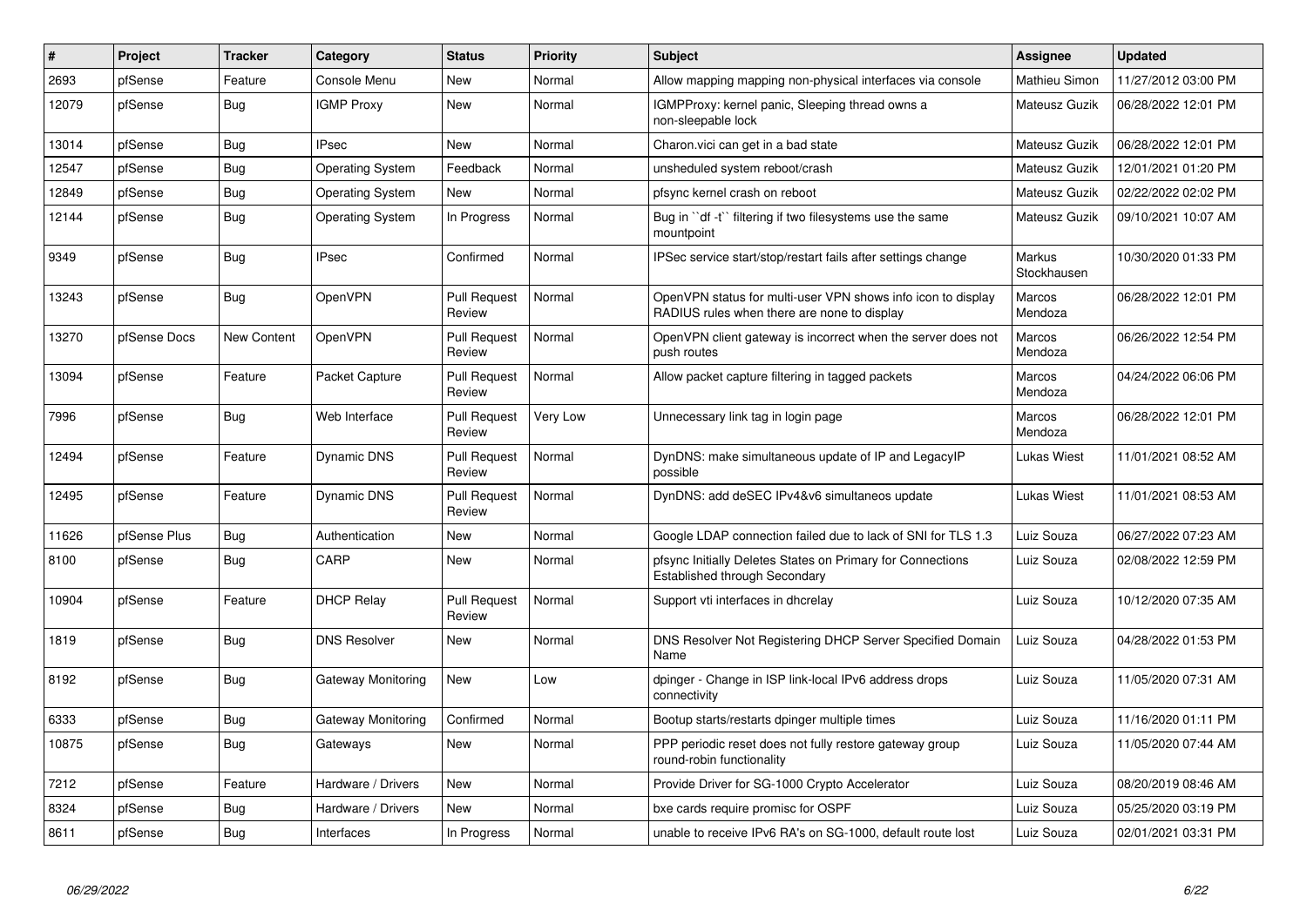| #     | Project             | <b>Tracker</b> | Category                            | <b>Status</b>          | <b>Priority</b> | <b>Subject</b>                                                                                      | Assignee      | <b>Updated</b>      |
|-------|---------------------|----------------|-------------------------------------|------------------------|-----------------|-----------------------------------------------------------------------------------------------------|---------------|---------------------|
| 8815  | pfSense             | <b>Bug</b>     | Interfaces                          | <b>New</b>             | Normal          | IP addresses are removed from interfaces when link is lost and<br>either IPv4 or IPv6 is dynamic    | Luiz Souza    | 07/21/2021 07:49 AM |
| 9123  | pfSense             | Bug            | Interfaces                          | Feedback               | Very High       | Adding/configuring vlan on ixl-devices causes aq_add_macvlan<br>err -53, ag error 14                | Luiz Souza    | 05/16/2022 07:57 AM |
| 8013  | pfSense             | Bug            | <b>IPsec</b>                        | New                    | Normal          | IPsec MSS clamping value shared for IPv4 and IPv6                                                   | Luiz Souza    | 10/28/2021 01:37 PM |
| 8964  | pfSense             | <b>Bug</b>     | <b>IPsec</b>                        | New                    | High            | IPsec async cryptography advanced setting - TCP traffic not<br>passing through                      | Luiz Souza    | 12/08/2020 12:09 PM |
| 7235  | pfSense             | <b>Bug</b>     | <b>IPsec</b>                        | <b>New</b>             | Normal          | 4860 has not got significant IPsec performance rising with<br>enabled HW acceleration               | Luiz Souza    | 12/18/2021 04:32 PM |
| 6220  | pfSense             | <b>Bug</b>     | <b>Operating System</b>             | Confirmed              | Normal          | state mismatch with host-initiated traffic matching binat to IP not<br>locally assigned             | Luiz Souza    | 06/08/2016 09:23 AM |
| 4479  | pfSense             | <b>Bug</b>     | <b>Operating System</b>             | <b>New</b>             | Normal          | Firewall rules won't match GRE interface after applying IPSEC<br>transport encryption on GRE tunnel | Luiz Souza    | 08/20/2021 08:46 AM |
| 4406  | pfSense             | Bug            | <b>Operating System</b>             | Confirmed              | Normal          | ALTQ problems with wireless cloned interfaces                                                       | Luiz Souza    | 11/19/2015 12:06 AM |
| 4796  | pfSense             | Feature        | Routing                             | <b>New</b>             | Normal          | Support Multiple FIBs in pfSense                                                                    | Luiz Souza    | 09/22/2017 12:12 AM |
| 4298  | pfSense             | Bug            | <b>SNMP</b>                         | Assigned               | Very Low        | Excessive errors from snmpd                                                                         | Luiz Souza    | 09/13/2020 08:21 AM |
| 6023  | pfSense<br>Packages | <b>Bug</b>     | Suricata                            | <b>New</b>             | Low             | Traffic Shaper (pfsense 2.3) Suricata V3.0 Inline Mode<br>Operation                                 | Luiz Souza    | 04/15/2016 05:59 AM |
| 4405  | pfSense             | Feature        | <b>Traffic Shaper</b><br>(ALTQ)     | In Progress            | Normal          | Traffic shaping doesn't work when applied to a bridge interface                                     | Luiz Souza    | 02/09/2021 12:05 PM |
| 3824  | pfSense             | <b>Bug</b>     | <b>Traffic Shaper</b><br>(Limiters) | Confirmed              | Normal          | Limiters on bridge break traffic outside locally-configured IP<br>subnets                           | Luiz Souza    | 11/03/2016 07:16 PM |
| 7389  | pfSense             | <b>Bug</b>     | <b>Traffic Shaper</b><br>(Limiters) | In Progress            | Normal          | Limiter does not work with transparent proxy                                                        | Luiz Souza    | 02/01/2021 03:31 PM |
| 6295  | pfSense             | <b>Bug</b>     | <b>Traffic Shaper</b><br>(Limiters) | <b>New</b>             | Normal          | Crash upon applying CODELQ to untagged parent interface<br>when also applied to daughter VLAN       | Luiz Souza    | 08/20/2019 02:44 PM |
| 10708 | pfSense             | Bug            | Upgrade                             | New                    | Normal          | ZFS bootpool boot symlink issue                                                                     | Luiz Souza    | 03/08/2021 07:03 AM |
| 13303 | pfSense             | <b>Bug</b>     | <b>Dynamic DNS</b>                  | Pull Request<br>Review | Normal          | DynDNS - DNSExit no longer working                                                                  | Koen Zomers   | 06/28/2022 12:01 PM |
| 11797 | pfSense<br>Packages | Bug            | <b>Status Traffic Totals</b>        | New                    | Normal          | Traffic Totals lost upon reboot when using a ramdisk for /var<br>and /tmp                           | John Cornwell | 04/10/2021 06:27 PM |
| 6742  | pfSense             | Feature        | Authentication                      | <b>New</b>             | Normal          | OAuth2 authentication for OpenVPN (and for FreeRadius)                                              | Jim Thompson  | 10/19/2020 09:19 AM |
| 3377  | pfSense             | Feature        | <b>Captive Portal</b>               | <b>New</b>             | Normal          | OAuth2 authentication in captive portal                                                             | Jim Thompson  | 10/19/2020 09:13 AM |
| 4632  | pfSense             | Feature        | <b>Operating System</b>             | <b>New</b>             | Normal          | Support for Multipath TCP (MPTCP)                                                                   | Jim Thompson  | 03/01/2022 05:39 AM |
| 5616  | pfSense             | Feature        | Wireless                            | <b>New</b>             | Normal          | <b>Incorrect Wireless Channel</b>                                                                   | Jim Thompson  | 10/09/2016 03:33 PM |
| 11879 | pfSense<br>Packages | Feature        | <b>ACME</b>                         | Feedback               | Normal          | Add support for SSL.com ACME server                                                                 | Jim Pingle    | 03/02/2022 02:03 PM |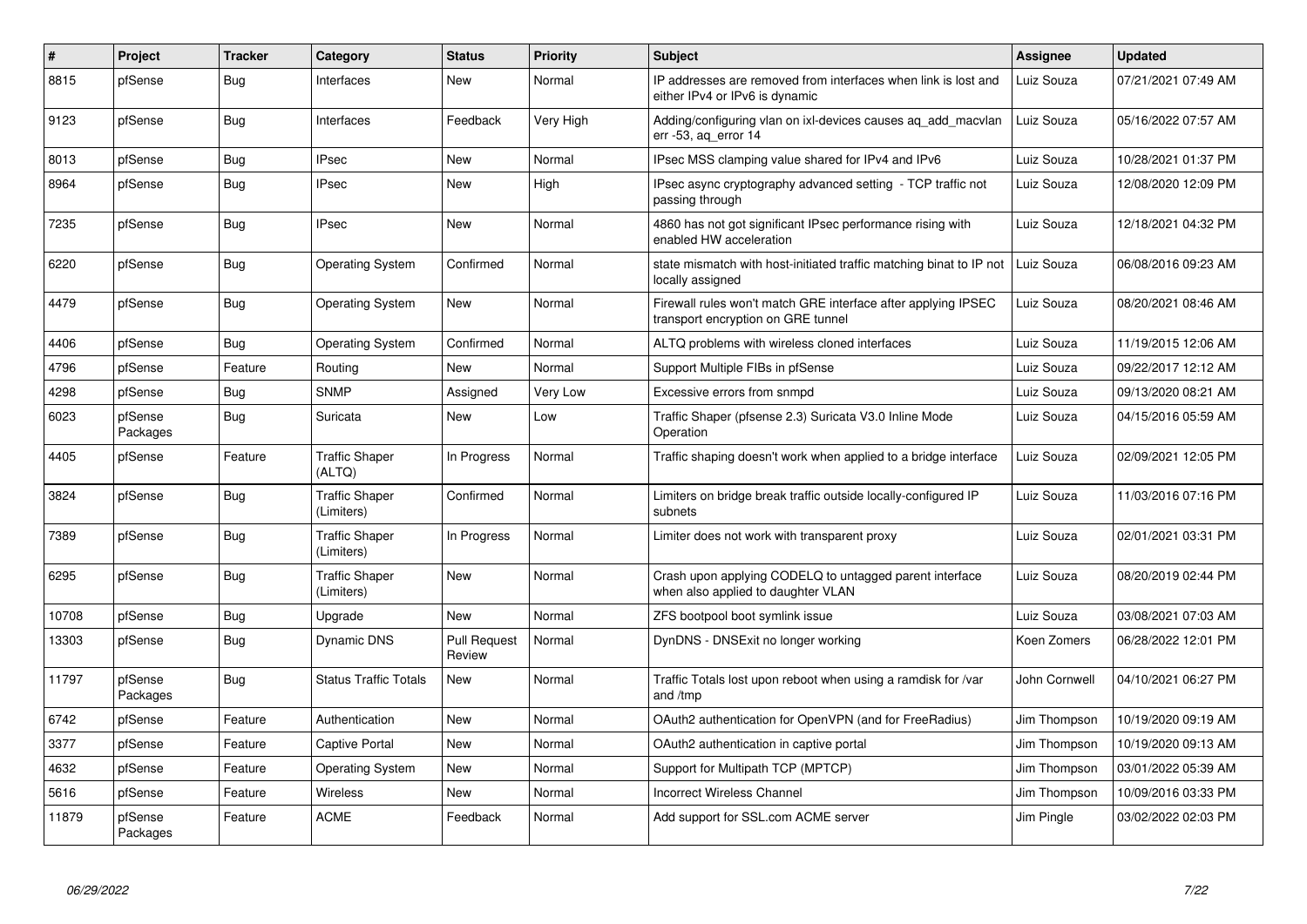| #     | Project             | Tracker     | Category              | <b>Status</b>                 | <b>Priority</b> | <b>Subject</b>                                                                           | Assignee   | <b>Updated</b>      |
|-------|---------------------|-------------|-----------------------|-------------------------------|-----------------|------------------------------------------------------------------------------------------|------------|---------------------|
| 9200  | pfSense<br>Packages | Todo        | <b>ACME</b>           | New                           | Normal          | Add DNS support for Google domain to Acme manager                                        | Jim Pingle | 02/15/2022 03:16 AM |
| 13245 | pfSense             | Feature     | Aliases / Tables      | <b>Pull Request</b><br>Review | Normal          | Type column on Alias lists                                                               | Jim Pingle | 06/28/2022 12:01 PM |
| 1979  | pfSense             | Feature     | Aliases / Tables      | New                           | Normal          | Add some default read-only system aliases                                                | Jim Pingle | 08/21/2019 11:01 AM |
| 12863 | pfSense             | Feature     | Authentication        | New                           | Very Low        | dynamically tune sha512crypt rounds                                                      | Jim Pingle | 03/19/2022 12:53 PM |
| 13132 | pfSense             | <b>Bug</b>  | Backup / Restore      | <b>New</b>                    | Normal          | Two SSHDATA Sections in Restored Config Breaks Unit                                      | Jim Pingle | 06/29/2022 07:53 AM |
| 13272 | pfSense             | <b>Bug</b>  | <b>Captive Portal</b> | <b>Pull Request</b><br>Review | Very Low        | Voucher CSV output has leading space before voucher code                                 | Jim Pingle | 06/28/2022 12:01 PM |
| 13229 | pfSense Docs        | Todo        | Captive Portal        | Feedback                      | Normal          | Update documentation for IPFW to PF transition for Limiters and<br><b>Captive Portal</b> | Jim Pingle | 05/27/2022 03:04 PM |
| 9889  | pfSense             | <b>Bug</b>  | Certificates          | New                           | Very Low        | CRL check for Intermediate CA CRLs fails                                                 | Jim Pingle | 11/08/2019 11:03 AM |
| 13258 | pfSense             | <b>Bug</b>  | Console Menu          | <b>Pull Request</b><br>Review | Low             | secret menu option 100                                                                   | Jim Pingle | 06/28/2022 12:01 PM |
| 13309 | pfSense<br>Packages | <b>Bug</b>  | Cron                  | Feedback                      | Normal          | Cron validation prevents special strings such as @reboot                                 | Jim Pingle | 06/28/2022 08:22 AM |
| 11471 | pfSense Docs        | Todo        | Development           | New                           | Low             | Feedback on Development - Developing Packages                                            | Jim Pingle | 02/19/2021 02:52 PM |
| 8852  | pfSense Docs        | Correction  | <b>DHCP</b>           | New                           | Normal          | [feedback form] Unclear about "Client Identifier" in a static<br>mapping                 | Jim Pingle | 09/23/2020 02:30 PM |
| 11071 | pfSense Docs        | New Content | <b>DHCP</b>           | New                           | Normal          | Feedback on Services - IPv6 Router Advertisements                                        | Jim Pingle | 12/08/2020 09:25 AM |
| 13250 | pfSense             | Todo        | DHCP (IPv4)           | New                           | Very Low        | Clean up DHCP Server option language                                                     | Jim Pingle | 06/28/2022 12:01 PM |
| 9685  | pfSense Docs        | Correction  | <b>Firewall Rules</b> | New                           | Normal          | Feedback on Firewall - Floating Rules                                                    | Jim Pingle | 09/23/2020 02:57 PM |
| 13020 | pfSense Docs        | Todo        | <b>Firewall Rules</b> | New                           | Normal          | easyrule command documentation should document<br>permissible wildcards                  | Jim Pingle | 04/04/2022 08:01 AM |
| 8516  | pfSense<br>Packages | <b>Bug</b>  | FreeRADIUS            | New                           | Normal          | FreeRADIUS requires settings re-saved after pfSense upgrade                              | Jim Pingle | 12/31/2021 05:58 PM |
| 11301 | pfSense<br>Packages | Feature     | <b>FRR</b>            | Feedback                      | Normal          | Switch FRR to use default rc file as a service control base                              | Jim Pingle | 01/28/2021 09:35 AM |
| 11345 | pfSense<br>Packages | <b>Bug</b>  | <b>FRR</b>            | Feedback                      | Normal          | FRR-OSPF - No "prefix-list" possible                                                     | Jim Pingle | 02/04/2021 11:03 PM |
| 9141  | pfSense<br>Packages | Feature     | <b>FRR</b>            | <b>New</b>                    | Very Low        | FRR xmlrpc                                                                               | Jim Pingle | 11/26/2018 07:49 AM |
| 10294 | pfSense<br>Packages | <b>Bug</b>  | <b>FRR</b>            | New                           | Normal          | FRR Route Counts Incorrect on Status Page                                                | Jim Pingle | 02/26/2020 11:08 AM |
| 11130 | pfSense<br>Packages | Feature     | <b>FRR</b>            | Feedback                      | Normal          | FRR RIP support                                                                          | Jim Pingle | 12/31/2021 04:19 PM |
| 10789 | pfSense<br>Packages | Feature     | FRR                   | Feedback                      | Normal          | FRR integrated configuration and hitless reloads                                         | Jim Pingle | 01/20/2021 11:16 PM |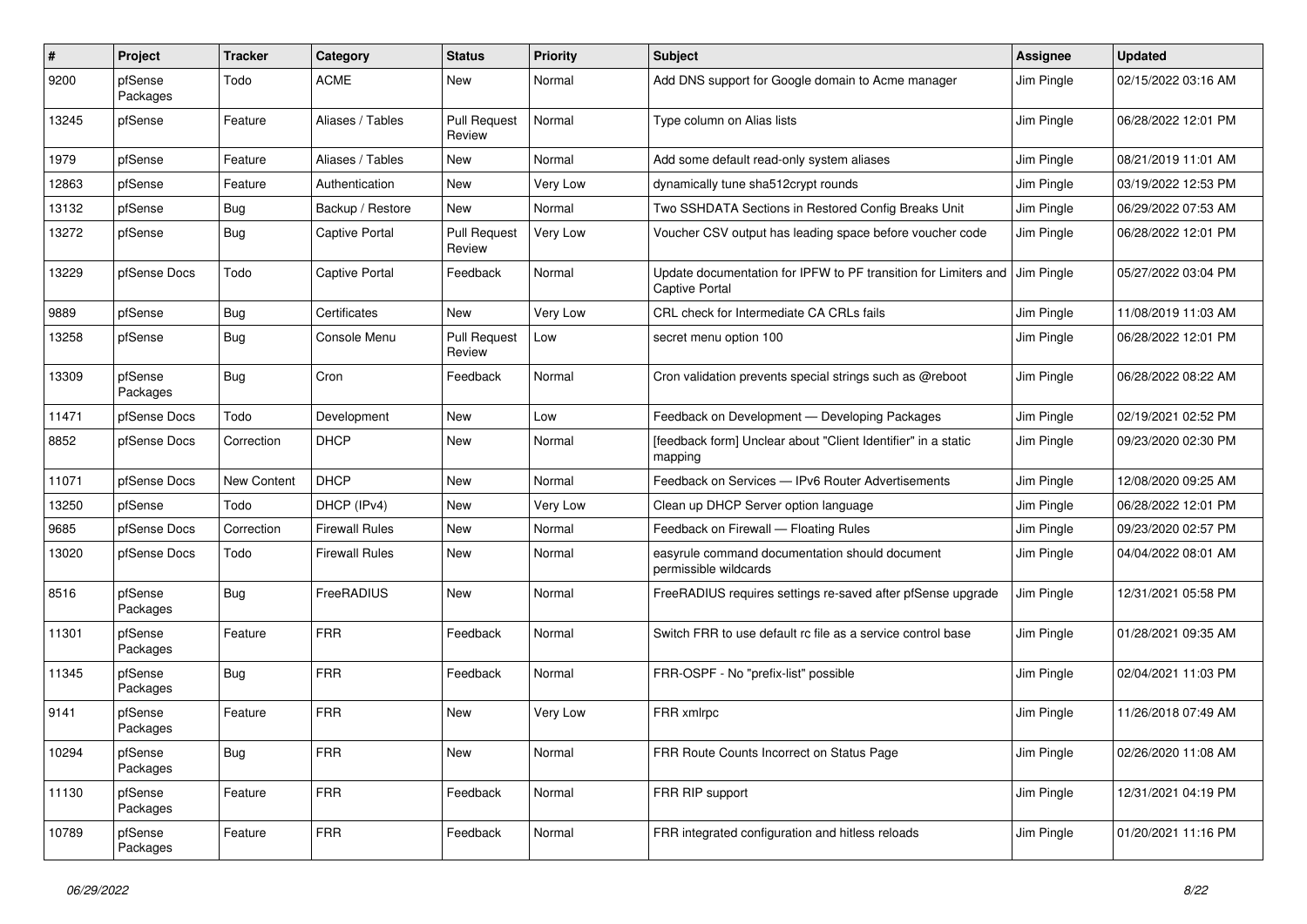| #     | Project             | <b>Tracker</b> | Category                    | <b>Status</b>                 | <b>Priority</b> | <b>Subject</b>                                                                                    | <b>Assignee</b> | <b>Updated</b>      |
|-------|---------------------|----------------|-----------------------------|-------------------------------|-----------------|---------------------------------------------------------------------------------------------------|-----------------|---------------------|
| 11206 | pfSense<br>Packages | Feature        | <b>FRR</b>                  | <b>Pull Request</b><br>Review | Normal          | <b>FRR 7.5</b>                                                                                    | Jim Pingle      | 01/08/2021 12:47 PM |
| 9545  | pfSense<br>Packages | Feature        | <b>FRR</b>                  | New                           | Normal          | Enable MULTIPATH in FRR                                                                           | Jim Pingle      | 09/18/2020 12:52 PM |
| 10653 | pfSense<br>Packages | Feature        | <b>FRR</b>                  | <b>New</b>                    | Normal          | Allow to download frr status                                                                      | Jim Pingle      | 06/11/2020 01:21 AM |
| 12811 | pfSense             | <b>Bug</b>     | Gateway Monitoring          | <b>New</b>                    | Normal          | Services are not restarted when PPP interfaces connect                                            | Jim Pingle      | 06/28/2022 12:01 PM |
| 12942 | pfSense             | <b>Bug</b>     | Gateways                    | <b>New</b>                    | Normal          | Code to kill states for old gateway when reconnecting an<br>interface is incorrect                | Jim Pingle      | 06/28/2022 12:01 PM |
| 10821 | pfSense Docs        | Correction     | General                     | <b>New</b>                    | Normal          | Use neutral language alternatives                                                                 | Jim Pingle      | 09/23/2020 10:43 AM |
| 9370  | pfSense Docs        | Correction     | General                     | In Progress                   | Normal          | Update old screenshots                                                                            | Jim Pingle      | 12/03/2021 09:55 AM |
| 9335  | pfSense<br>Packages | <b>Bug</b>     | haproxy                     | Feedback                      | Normal          | Stored XSS in HAProxy / haproxy_listeners_edit.php                                                | Jim Pingle      | 02/18/2019 09:35 AM |
| 13108 | pfSense Docs        | Todo           | Installation /<br>Upgrades  | <b>New</b>                    | Normal          | ZFS filesystem implications                                                                       | Jim Pingle      | 04/27/2022 03:18 PM |
| 13228 | pfSense             | <b>Bug</b>     | Interfaces                  | <b>New</b>                    | Normal          | Recovering interface gateway may not be added back into<br>gateway groups and rules when expected | Jim Pingle      | 06/28/2022 12:01 PM |
| 9454  | pfSense Docs        | Correction     | Interfaces                  | <b>New</b>                    | Low             | Feedback on IDS / IPS - Snort Suppression Lists                                                   | Jim Pingle      | 09/23/2020 02:44 PM |
| 7248  | pfSense             | Feature        | <b>IPsec</b>                | <b>New</b>                    | Normal          | Web UI for IPSec settings should warn about poor security<br>choices                              | Jim Pingle      | 10/31/2019 12:15 PM |
| 12549 | pfSense             | Regression     | <b>IPsec</b>                | <b>New</b>                    | Normal          | Per-user Mobile IPsec settings are not applied to connecting<br>mobile clients                    | Jim Pingle      | 06/28/2022 12:01 PM |
| 11539 | pfSense             | <b>Bug</b>     | <b>IPsec</b>                | Feedback                      | Normal          | Mobile IPsec "split include" value of 0.0.0.0/0 causes some<br>clients to fail                    | Jim Pingle      | 06/28/2022 12:01 PM |
| 12335 | pfSense             | <b>Bug</b>     | <b>IPsec</b>                | New                           | Normal          | IPsec DNS inefficiency                                                                            | Jim Pingle      | 06/28/2022 12:01 PM |
| 6624  | pfSense             | <b>Bug</b>     | <b>IPsec</b>                | Confirmed                     | Normal          | changes in IPsec config should down the connection                                                | Jim Pingle      | 08/02/2021 12:08 PM |
| 11997 | pfSense<br>Packages | <b>Bug</b>     | <b>IPsec Profile Wizard</b> | <b>New</b>                    | Normal          | Add Support for Android Strongswan Profiles in the Profile<br>Wizard                              | Jim Pingle      | 07/10/2021 07:51 PM |
| 8315  | pfSense<br>Packages | <b>Bug</b>     | Mail report                 | Feedback                      | Normal          | Mail Report mail_report_send() behavior different than<br>notify_via_smtp()                       | Jim Pingle      | 09/24/2019 10:12 AM |
| 12978 | pfSense Docs        | Correction     | Monitoring                  | <b>New</b>                    | Normal          | Correction to iftop section of Monitoring Bandwidth Usage                                         | Jim Pingle      | 03/23/2022 11:18 AM |
| 11204 | pfSense<br>Packages | <b>Bug</b>     | NET-SNMP                    | Feedback                      | Normal          | Fix net-snmp logging to syslog                                                                    | Jim Pingle      | 03/19/2021 05:10 AM |
| 12963 | pfSense<br>Packages | Feature        | Nmap                        | Feedback                      | Normal          | Run nmap scans in the background                                                                  | Jim Pingle      | 06/06/2022 06:55 PM |
| 6569  | pfSense             | Feature        | <b>NTPD</b>                 | New                           | Normal          | Support Rockwell ZODIAC binary protocol (Jupiter receiver) for<br>high precision                  | Jim Pingle      | 07/18/2016 11:45 AM |
| 13089 | pfSense             | <b>Bug</b>     | OpenVPN                     | New                           | Normal          | OpenVPN: fix some netbios options were preserved even if teh<br>Netbios option was unchecked      | Jim Pingle      | 04/22/2022 11:06 AM |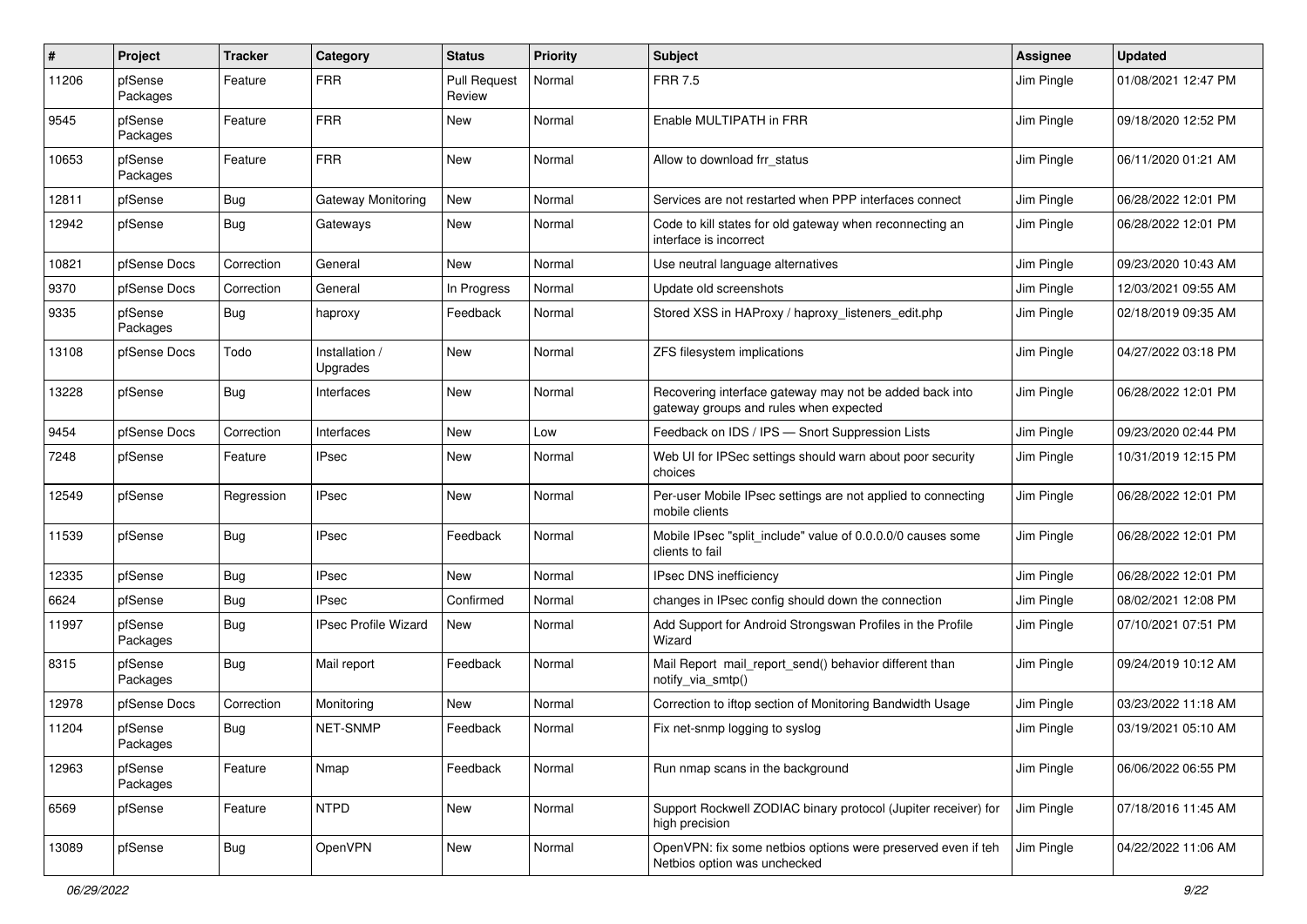| #     | Project             | Tracker            | Category                 | <b>Status</b>                 | Priority | <b>Subject</b>                                                                                                                                 | <b>Assignee</b> | <b>Updated</b>      |
|-------|---------------------|--------------------|--------------------------|-------------------------------|----------|------------------------------------------------------------------------------------------------------------------------------------------------|-----------------|---------------------|
| 13085 | pfSense             | Feature            | OpenVPN                  | <b>Pull Request</b><br>Review | Normal   | OpenVPN: expose NBDD servers in GUI + fix GUI bugs                                                                                             | Jim Pingle      | 04/22/2022 11:09 AM |
| 13090 | pfSense             | <b>Bug</b>         | OpenVPN                  | New                           | Normal   | OpenVPN: do not use legacy deprecated netbios settings                                                                                         | Jim Pingle      | 04/22/2022 11:19 AM |
| 8380  | pfSense             | <b>Bug</b>         | OpenVPN                  | New                           | Normal   | OpenVPN RADIUS password length is not constant                                                                                                 | Jim Pingle      | 07/17/2020 11:46 AM |
| 13211 | pfSense Docs        | New Content        | OpenVPN                  | Feedback                      | Normal   | OpenVPN DCO Documentation                                                                                                                      | Jim Pingle      | 06/15/2022 10:42 AM |
| 13088 | pfSense             | Bug                | OpenVPN                  | New                           | Normal   | OpenVPN Client Overrides: properly hide/show form fields                                                                                       | Jim Pingle      | 06/08/2022 09:15 AM |
| 12565 | pfSense Docs        | New Content        | OpenVPN                  | New                           | Normal   | Document new "Duplicate Connection Limit" option on<br>OpenVPN server instances                                                                | Jim Pingle      | 12/06/2021 08:07 AM |
| 12980 | pfSense Docs        | Todo               | OpenVPN                  | Feedback                      | Normal   | Add warnings against OpenVPN Shared Key mode                                                                                                   | Jim Pingle      | 03/24/2022 02:11 PM |
| 13255 | pfSense<br>Packages | Todo               | OpenVPN Client<br>Export | New                           | Normal   | Set PKCS#12 algorithm when exporting OpenVPN ZIP or<br>Windows bundles                                                                         | Jim Pingle      | 06/08/2022 10:37 AM |
| 12475 | pfSense<br>Packages | <b>Bug</b>         | OpenVPN Client<br>Export | Feedback                      | Normal   | OpenVPN Client Export does not show certificate without<br>private key                                                                         | Jim Pingle      | 02/17/2022 08:24 AM |
| 13054 | pfSense             | Feature            | Package System           | New                           | Normal   | Package plugin hook for web server configuration stanzas                                                                                       | Jim Pingle      | 04/12/2022 03:04 PM |
| 9369  | pfSense Docs        | <b>New Content</b> | Packages                 | New                           | Normal   | Document remaining packages                                                                                                                    | Jim Pingle      | 04/14/2021 03:39 PM |
| 9310  | pfSense Docs        | Correction         | Products                 | New                           | Normal   | Appliances with internal switch need the MAC Address section<br>of their Getting Started guides updated                                        | Jim Pingle      | 09/23/2020 10:24 AM |
| 10924 | pfSense Docs        | Correction         | Recipes                  | New                           | Normal   | Feedback on Virtualization - Virtualizing pfSense with VMware<br>vSphere / ESXi                                                                | Jim Pingle      | 09/23/2020 03:46 PM |
| 9608  | pfSense Docs        | Correction         | Recipes                  | New                           | Low      | Feedback on Virtualization - Virtualizing pfSense with Hyper-V                                                                                 | Jim Pingle      | 03/06/2021 04:29 PM |
| 9374  | pfSense Docs        | Correction         | Recipes                  | New                           | Normal   | Feedback on Virtualization - Virtualizing pfSense with Hyper-V                                                                                 | Jim Pingle      | 09/23/2020 02:40 PM |
| 11195 | pfSense Docs        | Correction         | Recipes                  | New                           | Normal   | Feedback on pfSense Configuration Recipes - Accessing a<br>CPE/Modem from Inside the Firewall                                                  | Jim Pingle      | 12/30/2020 01:13 PM |
| 13223 | pfSense Docs        | New Content        | Routing / Gateways       | Feedback                      | Normal   | Document new gateway state killing behavior                                                                                                    | Jim Pingle      | 05/27/2022 01:59 PM |
| 13240 | pfSense             | <b>Bug</b>         | Rules / NAT              | New                           | Normal   | User is forced to pick an NPt destination IPv6 prefix length even<br>when choosing a drop-down entry which contains a defined<br>prefix length | Jim Pingle      | 06/28/2022 12:01 PM |
| 13310 | pfSense             | Bug                | Rules / NAT              | Feedback                      | Normal   | Each line in the NPt destination IPv6 prefix list also contains the<br>network of the previous line when multiple choices are present          | Jim Pingle      | 06/28/2022 12:01 PM |
| 12160 | pfSense<br>Packages | Regression         | syslog-ng                | Feedback                      | High     | An invalid configuration is generated when choosing TLS as the<br>default protocol                                                             | Jim Pingle      | 07/23/2021 03:27 PM |
| 10482 | pfSense Docs        | Correction         | Virtualization           | New                           | Normal   | In AWS, Get System Log may not show output and Get<br>Instance Screenshot may need to be used                                                  | Jim Pingle      | 04/20/2020 09:07 AM |
| 11145 | pfSense Docs        | Correction         | Virtualization           | New                           | Very Low | Feedback on pfSense Configuration Recipes - Virtualizing<br>pfSense with Hyper-V                                                               | Jim Pingle      | 03/06/2021 04:14 PM |
| 84    | pfSense             | Feature            | Web Interface            | New                           | Low      | Nightly Filter Summary E-Mail                                                                                                                  | Jim Pingle      | 04/03/2010 06:22 PM |
| 13318 | pfSense             | <b>Bug</b>         | Web Interface            | Feedback                      | Low      | NDP Table not showing hostname                                                                                                                 | Jim Pingle      | 06/29/2022 08:10 AM |
| 11067 | pfSense Docs        | Correction         | Wireless                 | New                           | Normal   | Feedback on Wireless - Recommended Wireless Hardware                                                                                           | Jim Pingle      | 11/16/2020 07:17 AM |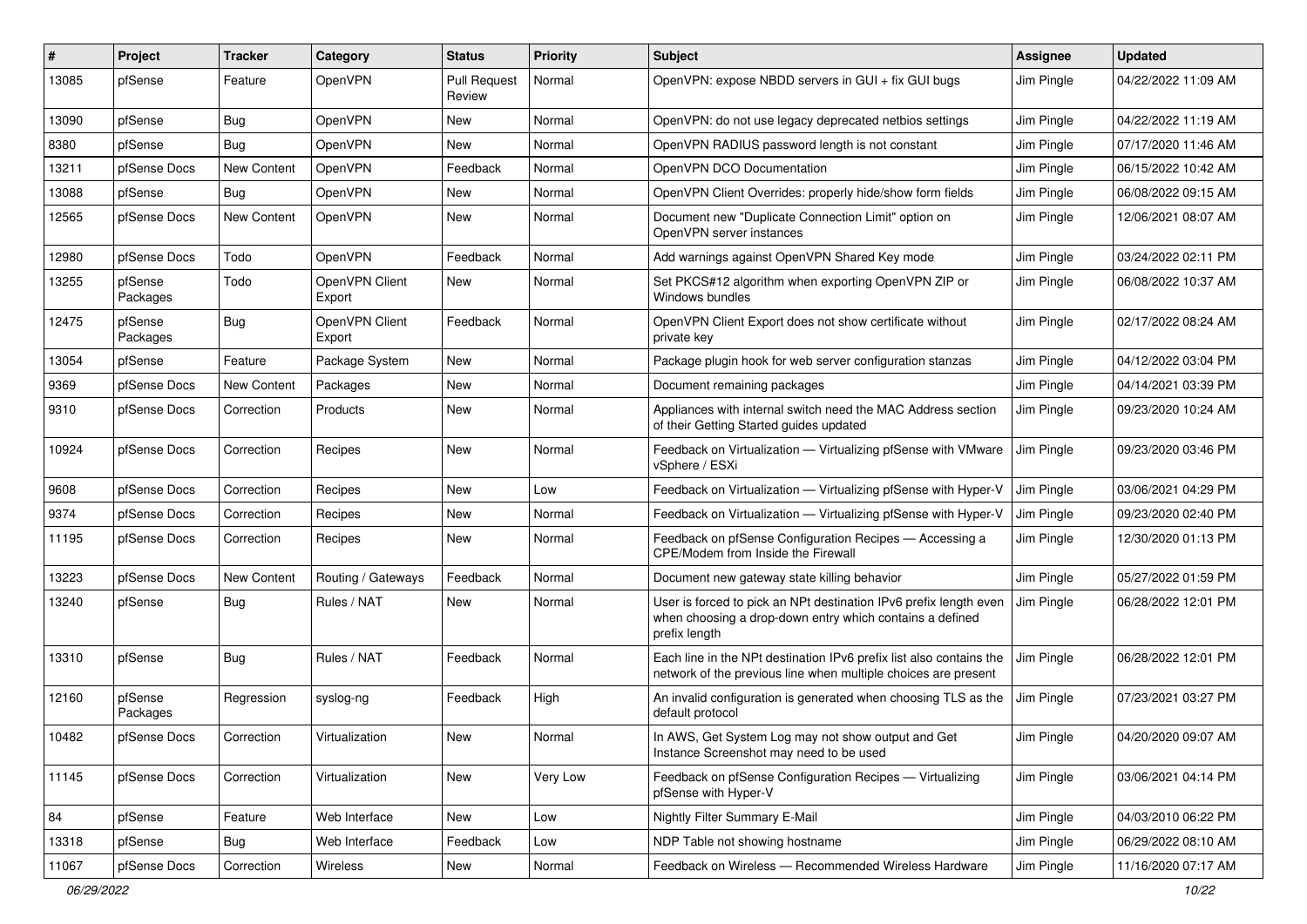| #     | Project             | <b>Tracker</b> | Category                            | <b>Status</b>                 | <b>Priority</b> | <b>Subject</b>                                                                                                         | Assignee               | <b>Updated</b>      |
|-------|---------------------|----------------|-------------------------------------|-------------------------------|-----------------|------------------------------------------------------------------------------------------------------------------------|------------------------|---------------------|
| 1675  | pfSense             | <b>Bug</b>     | Captive Portal                      | New                           | Normal          | Captive portal logout problems with pop-up blockers.                                                                   | Jared Dillard          | 03/28/2016 01:37 PM |
| 7387  | pfSense             | <b>Bug</b>     | Dashboard                           | New                           | Low             | New Traffic Graph in dashboard resets inverted view to normal<br>view                                                  | Jared Dillard          | 12/11/2021 08:14 PM |
| 6026  | pfSense             | <b>Bug</b>     | Rules / NAT                         | New                           | Low             | webinterface, firewall rules, wrapping of columns or visible<br>(horizontal) scrollbar needed when contents doesnt fit | Jared Dillard          | 08/20/2019 03:40 PM |
| 10892 | pfSense             | Bug            | Rules / NAT                         | New                           | Low             | Large number of VLAN/LANs make floating rules are to read                                                              | <b>Jared Dillard</b>   | 02/01/2021 03:29 PM |
| 6752  | pfSense<br>Packages | Todo           | <b>Status Traffic Totals</b>        | New                           | Low             | Traffic Totals Data Summary Graph                                                                                      | Jared Dillard          | 11/08/2017 08:58 AM |
| 7267  | pfSense<br>Packages | <b>Bug</b>     | <b>Status Traffic Totals</b>        | <b>New</b>                    | Normal          | Status Traffic Totals - Stacked Bar - Scale not high enough                                                            | Jared Dillard          | 11/18/2020 07:38 AM |
| 10429 | pfSense<br>Packages | <b>Bug</b>     | <b>Status Traffic Totals</b>        | <b>New</b>                    | Normal          | Status Traffic Total broken 2.4.5                                                                                      | Jared Dillard          | 02/27/2021 07:55 PM |
| 9537  | pfSense<br>Packages | <b>Bug</b>     | <b>Status Traffic Totals</b>        | <b>New</b>                    | Normal          | One month offset in displayed data between time changes                                                                | Jared Dillard          | 05/01/2020 08:27 AM |
| 7400  | pfSense             | <b>Bug</b>     | <b>Traffic Graphs</b>               | Assigned                      | Normal          | Traffic Graphs show bad data on 2.3.3 1                                                                                | <b>Jared Dillard</b>   | 12/31/2021 05:47 PM |
| 8349  | pfSense             | Feature        | <b>Traffic Graphs</b>               | New                           | Normal          | Show the actual numerical information (upload/download<br>speeds) in the traffic graph dashboard widget                | Jared Dillard          | 02/28/2018 09:42 AM |
| 7398  | pfSense             | Feature        | <b>Traffic Graphs</b>               | Assigned                      | Normal          | Show average value of bandwidth in/out on Dashboard trafic<br>graph                                                    | <b>Jared Dillard</b>   | 08/21/2019 08:56 AM |
| 8274  | pfSense             | Feature        | <b>Traffic Graphs</b>               | <b>New</b>                    | Normal          | Reverse Inverse Traffic Graph View                                                                                     | Jared Dillard          | 08/14/2019 10:31 AM |
| 6696  | pfSense             | <b>Bug</b>     | <b>Traffic Shaper</b><br>(ALTQ)     | New                           | Low             | Add configure link to Status > Queues error message if traffic<br>shaping not configured                               | Jared Dillard          | 08/21/2019 08:55 AM |
| 6697  | pfSense             | Todo           | Web Interface                       | New                           | Low             | White squares around the numeric values in the Status /<br>Queues page                                                 | <b>Jared Dillard</b>   | 08/15/2016 03:19 AM |
| 5367  | pfSense             | <b>Bug</b>     | Web Interface                       | New                           | Normal          | Safari repeatedly tries to reload dashboard                                                                            | <b>Jared Dillard</b>   | 08/22/2016 11:08 AM |
| 5480  | pfSense             | Todo           | Web Interface                       | New                           | Low             | inconsistent display of default values in fields                                                                       | <b>Jared Dillard</b>   | 03/01/2016 04:59 PM |
| 6727  | pfSense             | Todo           | Web Interface                       | New                           | Very Low        | Missing file apple-touch-icon-precomposed.png?                                                                         | Jared Dillard          | 08/18/2016 02:10 PM |
| 6993  | pfSense             | <b>Bug</b>     | <b>OpenVPN</b>                      | New                           | Normal          | OpenVPN status error during CARP state transition                                                                      | James Webb             | 12/31/2021 05:44 PM |
| 13284 | pfSense<br>Packages | Feature        | FreeRADIUS                          | New                           | Normal          | Option to define "Issuer" in OPT configuration.                                                                        | Jakob<br>Nordgarden    | 06/19/2022 12:10 PM |
| 8072  | pfSense             | <b>Bug</b>     | <b>Traffic Shaper</b><br>(Limiters) | New                           | Normal          | Limiter / Queue mask issues?                                                                                           | Ivor Kreso             | 11/08/2017 07:56 PM |
| 13214 | pfSense<br>Packages | <b>Bug</b>     | node_exporter                       | <b>Pull Request</b><br>Review | Normal-package  | AttributeError: 'NoneType' object has no attribute 'text'                                                              | lan Grindley           | 05/25/2022 08:20 AM |
| 6167  | pfSense             | Bug            | <b>IPsec</b>                        | Confirmed                     | Normal          | IPsec IPComp not working                                                                                               | George<br>Neville-Neil | 09/22/2020 06:07 PM |
| 6873  | pfSense             | <b>Bug</b>     | DHCP (IPv6)                         | New                           | Low             | radvd - Too many addresses in RDNSS section when previously<br>using DHCPv6                                            | Dominic<br>McKeown     | 06/06/2018 10:45 AM |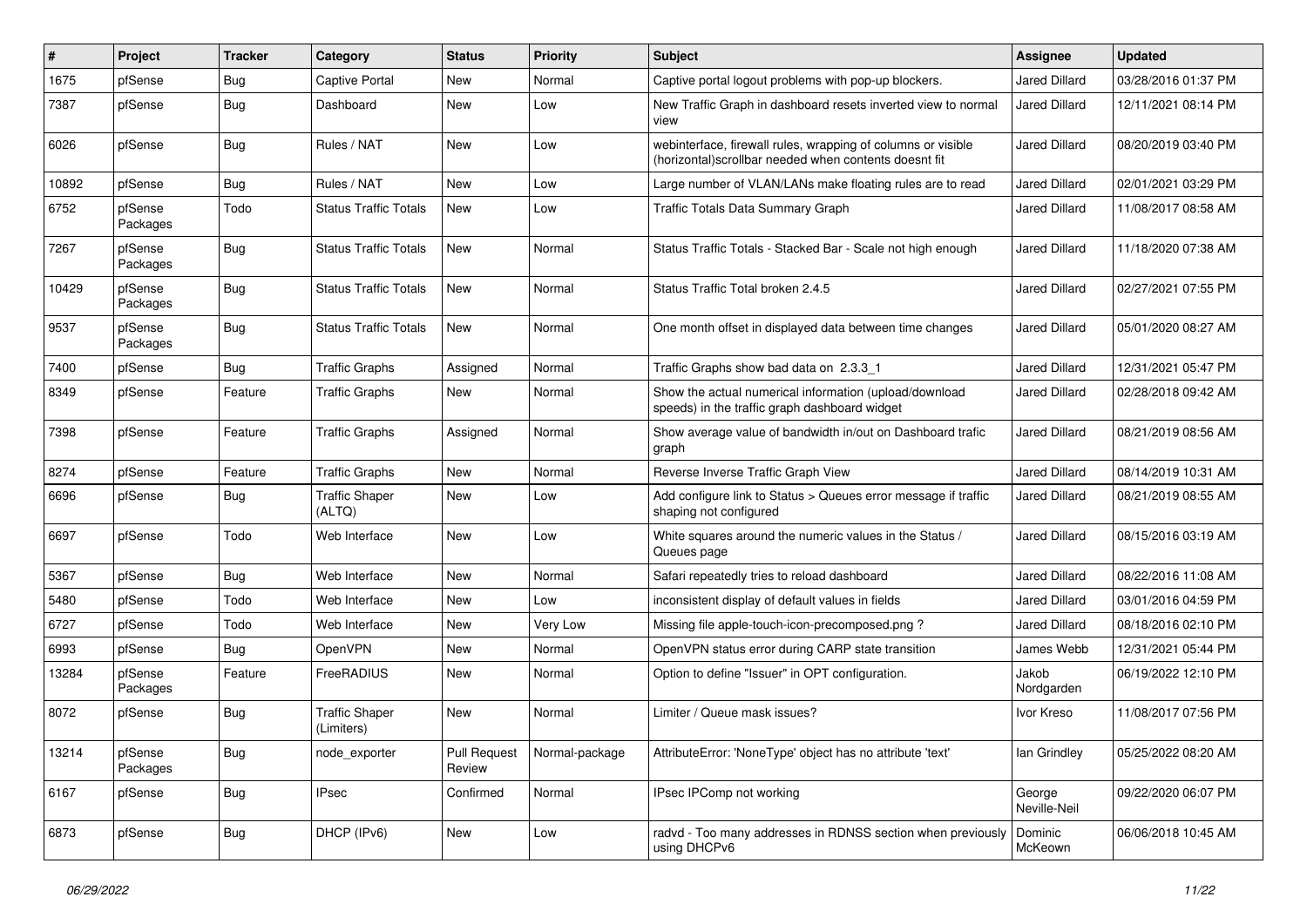| #     | Project             | <b>Tracker</b>     | Category           | <b>Status</b>                 | <b>Priority</b> | <b>Subject</b>                                                                                                                          | Assignee              | <b>Updated</b>      |
|-------|---------------------|--------------------|--------------------|-------------------------------|-----------------|-----------------------------------------------------------------------------------------------------------------------------------------|-----------------------|---------------------|
| 13306 | pfSense<br>Packages | Todo               | Nut                | <b>New</b>                    | Normal          | Update NUT to version 2.8.0 to match FreeBSD Packages                                                                                   | Denny Page            | 06/27/2022 10:45 AM |
| 8309  | pfSense             | Feature            | Hardware / Drivers | <b>New</b>                    | Normal          | Include apuled driver to add support for LEDs on PC Engines<br><b>APU</b> boards                                                        | Darryn Storm          | 08/20/2019 08:47 AM |
| 13261 | pfSense<br>Packages | Bug                | sudo               | Feedback                      | Normal          | Input validation rejects empty "sudo" command list, but GUI<br>text says it can be empty                                                | Christopher<br>Cope   | 06/27/2022 07:19 AM |
| 12715 | pfSense             | <b>Bug</b>         | Authentication     | New                           | Normal          | Long system startup time when LDAP is configured and<br>unavailable during startup.                                                     | Christian<br>McDonald | 01/24/2022 05:50 AM |
| 13205 | pfSense Docs        | <b>New Content</b> | Backup / Restore   | Feedback                      | Normal          | <b>ZFS Boot Environment documentation</b>                                                                                               | Christian<br>McDonald | 05/31/2022 10:55 AM |
| 6651  | pfSense<br>Packages | Feature            | <b>FRR</b>         | Feedback                      | Normal          | Loopback interfaces                                                                                                                     | Christian<br>McDonald | 12/25/2021 02:42 PM |
| 12526 | pfSense<br>Packages | Feature            | WireGuard          | New                           | Normal          | <b>WireGuard Widget</b>                                                                                                                 | Christian<br>McDonald | 11/17/2021 07:15 AM |
| 12513 | pfSense<br>Packages | Feature            | WireGuard          | New                           | Normal          | WireGuard Utilization Status (Beyond Active Connection)                                                                                 | Christian<br>McDonald | 12/22/2021 08:40 PM |
| 12608 | pfSense<br>Packages | <b>Bug</b>         | WireGuard          | New                           | High            | WireGuard tunnels monitored by dpinger causing system to stop<br>routing completely in certain situations                               | Christian<br>McDonald | 12/16/2021 03:14 PM |
| 12525 | pfSense<br>Packages | Feature            | WireGuard          | <b>New</b>                    | Normal          | WireGuard Tunnel restore configuration                                                                                                  | Christian<br>McDonald | 11/17/2021 07:15 AM |
| 13115 | pfSense<br>Packages | Bug                | WireGuard          | Feedback                      | Normal          | WireGuard panic due to KBI changes in "'udp_tun_func_t()'"                                                                              | Christian<br>McDonald | 05/15/2022 10:47 AM |
| 12760 | pfSense<br>Packages | Bug                | WireGuard          | New                           | Normal          | Link-local addresses disallowed on Wireguard interfaces                                                                                 | Christian<br>McDonald | 02/07/2022 03:50 AM |
| 12756 | pfSense Docs        | Todo               | WireGuard          | New                           | Normal          | Feedback on pfSense Configuration Recipes - WireGuard<br>Remote Access VPN Configuration Example                                        | Christian<br>McDonald | 05/31/2022 11:42 AM |
| 12924 | pfSense<br>Packages | <b>Bug</b>         | WireGuard          | New                           | Normal          | DNS Resolver WireGuard ACL Inconsistency                                                                                                | Christian<br>McDonald | 04/10/2022 10:36 AM |
| 13093 | pfSense             | <b>Bug</b>         | Authentication     | In Progress                   | Normal          | LDAP authentication fails with extended query and RFC2307<br>group lookups enabled                                                      | Chris Linstruth       | 06/28/2022 06:09 PM |
| 12782 | pfSense             | Todo               | Build / Release    | <b>New</b>                    | Normal          | Disable compatibility flag                                                                                                              | <b>Brad Davis</b>     | 06/28/2022 12:01 PM |
| 13095 | pfSense<br>Packages | <b>Bug</b>         | Snort              | Feedback                      | Normal          | Snort VRT change in Shared Object Rules path name results in<br>failure to extract and update Snort Shared Object Rules when<br>enabled | <b>Bill Meeks</b>     | 04/25/2022 12:22 PM |
| 12979 | pfSense<br>Packages | <b>Bug</b>         | Snort              | <b>Pull Request</b><br>Review | High            | Snort Rules Update Process Using Deprecated FreeBSD<br><b>Subdirectory Name</b>                                                         | <b>Bill Meeks</b>     | 03/24/2022 09:02 AM |
| 13096 | pfSense<br>Packages | Feature            | Snort              | Feedback                      | Normal          | Improve robustness of Snort Rules Update Log size limitation<br>logic                                                                   | <b>Bill Meeks</b>     | 04/25/2022 12:22 PM |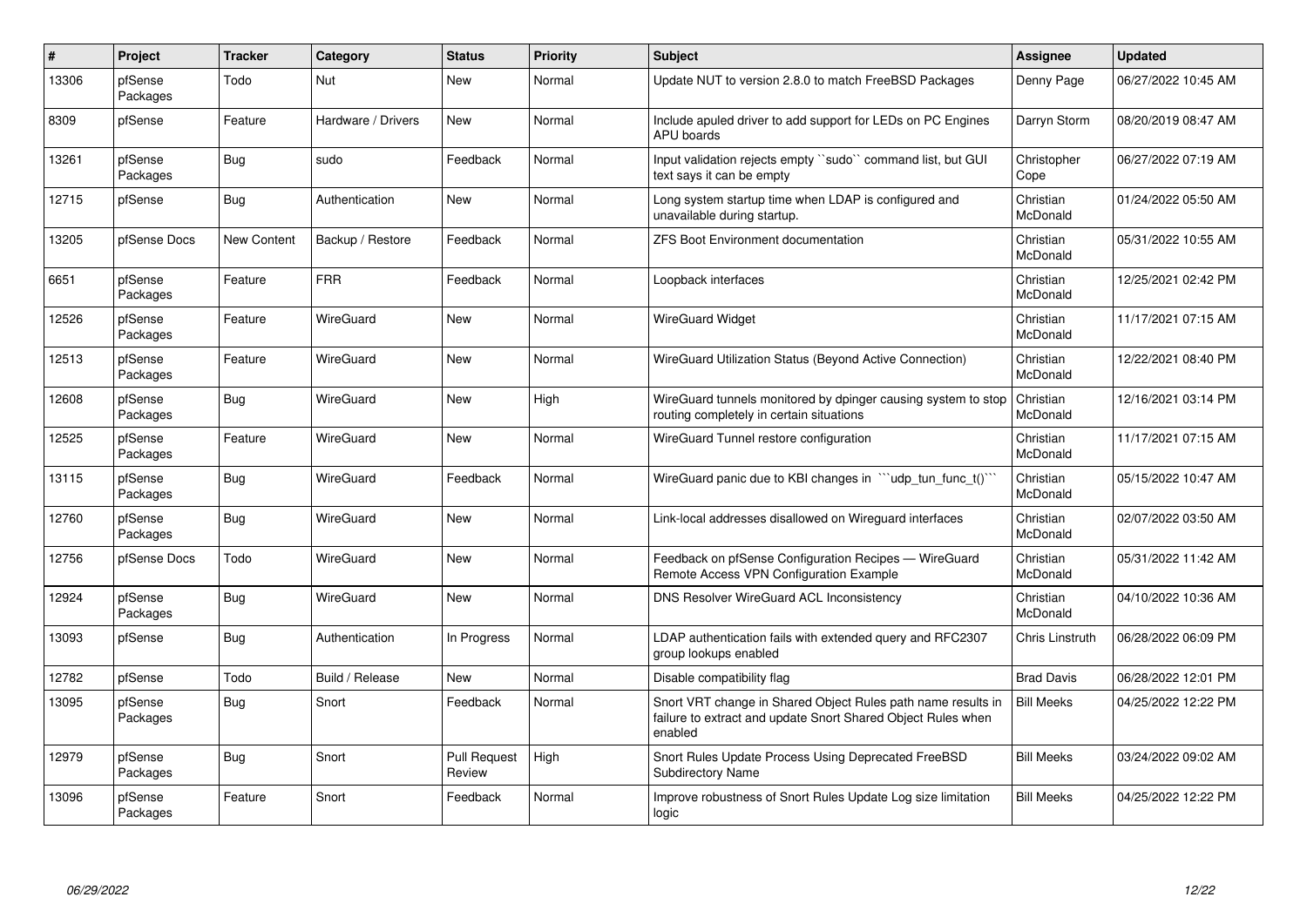| #     | Project             | <b>Tracker</b> | Category               | <b>Status</b>          | <b>Priority</b> | <b>Subject</b>                                                                                            | <b>Assignee</b>                       | <b>Updated</b>      |
|-------|---------------------|----------------|------------------------|------------------------|-----------------|-----------------------------------------------------------------------------------------------------------|---------------------------------------|---------------------|
| 10199 | pfSense             | Todo           | Translations           | New                    | <b>Very Low</b> | Improve Spanish translation interface                                                                     | Aluisco Miguel<br>Ricardo<br>Mastrapa | 01/22/2020 09:22 AM |
| 12573 | pfSense<br>Packages | Feature        | New Package<br>Request | New                    | Normal          | Dashboard widget with external connection map                                                             | aleksei<br>prokofiev                  | 12/07/2021 07:38 AM |
| 12789 | pfSense<br>Packages | Feature        | <b>ACME</b>            | New                    | <b>Very Low</b> | Show expiration date of certificates in the ACME package list                                             |                                       | 02/14/2022 09:20 AM |
| 13292 | pfSense<br>Packages | Feature        | <b>ACME</b>            | New                    | Normal          | Separator                                                                                                 |                                       | 06/21/2022 12:06 PM |
| 9348  | pfSense<br>Packages | Bug            | <b>ACME</b>            | New                    | Normal          | Results of Acme certificate issuance/renewal are not properly<br>formatted                                |                                       | 02/22/2019 12:08 PM |
| 11826 | pfSense<br>Packages | Feature        | <b>ACME</b>            | New                    | Normal          | Preserve acme SAN Method parameters for new cert creations                                                |                                       | 04/20/2021 02:02 PM |
| 11163 | pfSense<br>Packages | Feature        | <b>ACME</b>            | Pull Request<br>Review | Normal          | Preferred Chain option                                                                                    |                                       | 10/18/2021 09:10 AM |
| 11827 | pfSense<br>Packages | Feature        | <b>ACME</b>            | <b>New</b>             | Normal          | Please include acme deploy folder/scripts                                                                 |                                       | 03/06/2022 04:31 AM |
| 13053 | pfSense<br>Packages | <b>Bug</b>     | <b>ACME</b>            | New                    | Normal          | LoopiaAPI error handling                                                                                  |                                       | 05/05/2022 10:58 AM |
| 7453  | pfSense<br>Packages | Bug            | <b>ACME</b>            | New                    | Normal          | DNS-ovh need to save or display consumer key                                                              |                                       | 04/06/2017 10:54 AM |
| 11931 | pfSense<br>Packages | Feature        | <b>ACME</b>            | New                    | Normal          | Add support for validating a domain's ownership via Google<br>Cloud Cloud DNS                             |                                       | 02/15/2022 03:18 AM |
| 8560  | pfSense<br>Packages | <b>Bug</b>     | <b>ACME</b>            | <b>New</b>             | Normal          | ACME: can't update DNS records in DNSMadeEasy registar for<br>several domains with different API keys/ids |                                       | 06/08/2018 01:28 PM |
| 9833  | pfSense<br>Packages | Feature        | <b>ACME</b>            | <b>New</b>             | Normal          | ACME: add ability to use custom ACME server                                                               |                                       | 04/07/2022 11:31 AM |
| 9299  | pfSense<br>Packages | Feature        | <b>ACME</b>            | New                    | Normal          | ACME package : Automate add/remove firewall rule for port<br>forwarding                                   |                                       | 01/30/2019 10:09 PM |
| 9725  | pfSense<br>Packages | Feature        | <b>ACME</b>            | New                    | <b>Very Low</b> | Ability to use template variables in acme package                                                         |                                       | 09/04/2019 07:12 AM |
| 3387  | pfSense             | Feature        | Aliases / Tables       | <b>New</b>             | Normal          | process_alias_urItable Frequency                                                                          |                                       | 08/21/2019 11:01 AM |
| 10918 | pfSense             | Feature        | Aliases / Tables       | New                    | Low             | IP Aliases de-duplication                                                                                 |                                       | 12/13/2020 11:37 PM |
| 7665  | pfSense             | <b>Bug</b>     | Aliases / Tables       | New                    | Normal          | Host range validation for Aliases is not strict enough                                                    |                                       | 08/21/2019 11:01 AM |
| 10290 | pfSense             | Feature        | Aliases / Tables       | New                    | Very Low        | Firewall Aliases Add button on top of list                                                                |                                       | 07/10/2021 01:03 PM |
| 13068 | pfSense             | Bug            | Aliases / Tables       | New                    | Normal          | Error loading rules when URL Table IPs content is empty                                                   |                                       | 04/17/2022 09:07 PM |
| 5735  | pfSense             | Feature        | Aliases / Tables       | New                    | Very Low        | Automaticaly add DHCP leases to alias list or make it readable<br>in selected fields                      |                                       | 08/21/2019 11:01 AM |
| 12600 | pfSense             | Feature        | Aliases / Tables       | New                    | Normal          | allow custom mask for a network alias created from a FQDN                                                 |                                       | 12/15/2021 10:50 AM |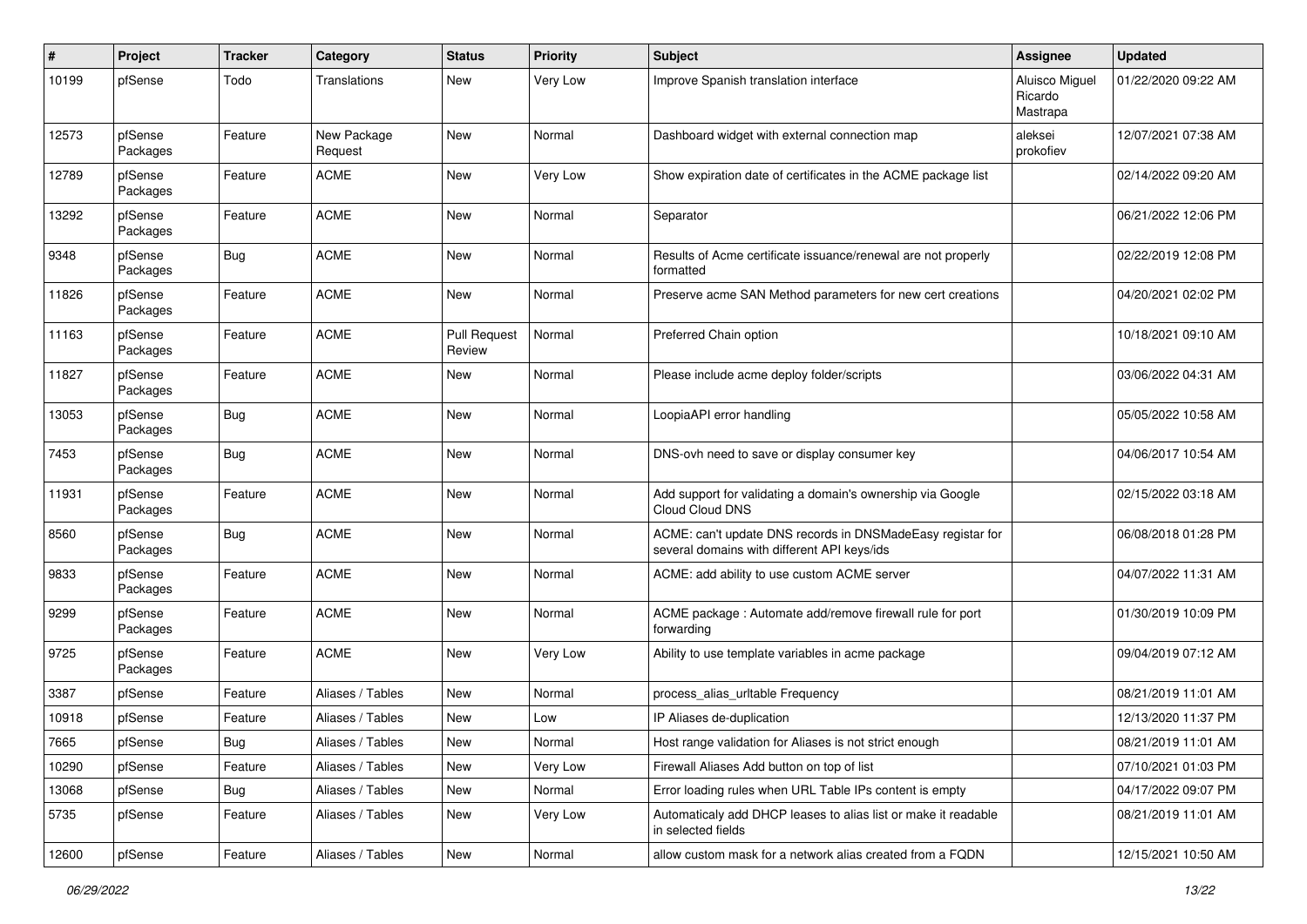| #     | Project             | <b>Tracker</b> | Category         | <b>Status</b> | <b>Priority</b> | <b>Subject</b>                                                                                                | Assignee | <b>Updated</b>      |
|-------|---------------------|----------------|------------------|---------------|-----------------|---------------------------------------------------------------------------------------------------------------|----------|---------------------|
| 4195  | pfSense             | Feature        | Aliases / Tables | <b>New</b>    | Low             | Aliases: sections                                                                                             |          | 08/21/2019 11:01 AM |
| 12708 | pfSense             | <b>Bug</b>     | Aliases / Tables | <b>New</b>    | Normal          | alias with non resolving DNS entry breaks underlying pf table                                                 |          | 02/20/2022 06:13 PM |
| 12564 | pfSense             | Feature        | Aliases / Tables | <b>New</b>    | Low             | add column to show that an Alias is in use by or not                                                          |          | 12/04/2021 07:25 PM |
| 11375 | pfSense<br>Packages | <b>Bug</b>     | apcupsd          | <b>New</b>    | Normal          | UPS Type <blank> for USB APC</blank>                                                                          |          | 02/26/2021 11:10 AM |
| 11898 | pfSense<br>Packages | Bug            | apcupsd          | <b>New</b>    | Normal          | PHP error from apcupsd dashboard widget                                                                       |          | 05/07/2021 09:12 AM |
| 10845 | pfSense<br>Packages | Bug            | apcupsd          | <b>New</b>    | Normal          | apcupsd doesn't stop when not enabled                                                                         |          | 08/24/2020 10:16 AM |
| 12812 | pfSense<br>Packages | Feature        | arpwatch         | New           | Normal          | Would it be helpful if the FreeBSD net-mgmt/arpwatch port had<br>an option to use mail/dma for mail delivery? |          | 02/16/2022 06:09 PM |
| 8454  | pfSense<br>Packages | Bug            | arpwatch         | <b>New</b>    | Very Low        | Arpwatch package break email notifications from other sources                                                 |          | 06/23/2022 07:49 PM |
| 8775  | pfSense             | Feature        | Authentication   | New           | Very Low        | Use SRV record for LDAP Authentication                                                                        |          | 05/06/2020 07:49 AM |
| 12458 | pfSense             | Feature        | Authentication   | New           | Normal          | Use "unixHomeDirectory" instead of "homeDirectory" when<br>LDAP authentication server is Active Directory     |          | 10/15/2021 08:18 AM |
| 4242  | pfSense             | Feature        | Authentication   | <b>New</b>    | Normal          | Two Factor or OTP Authentication for Admin Interface                                                          |          | 01/04/2022 12:07 PM |
| 9288  | pfSense             | Feature        | Authentication   | New           | Normal          | SSHGuard add pfSense signature in standard                                                                    |          | 08/14/2019 01:19 PM |
| 11920 | pfSense Plus        | Feature        | Authentication   | New           | Normal          | SAML Authentication for pfSense (VPN and webConfigurator)                                                     |          | 05/14/2021 12:56 AM |
| 12091 | pfSense             | Feature        | Authentication   | New           | Normal          | RFE: Add support for sssd authentication                                                                      |          | 12/10/2021 04:55 PM |
| 5652  | pfSense             | <b>Bug</b>     | Authentication   | New           | Normal          | Radius IETF Class Group Assignment - Incorrect Standard                                                       |          | 08/13/2019 01:39 PM |
| 10352 | pfSense             | <b>Bug</b>     | Authentication   | New           | <b>Very Low</b> | RADIUS authentication fails with MSCHAPv1 or MSCHAPv2<br>when passwords contain international characters      |          | 06/20/2022 04:04 PM |
| 8087  | pfSense             | Bug            | Authentication   | New           | Normal          | Provide Calling-Station-ID to RADIUS backed VPN connections                                                   |          | 06/06/2020 05:36 AM |
| 9937  | pfSense             | Feature        | Authentication   | New           | Normal          | OpenVPN Login User Privilege                                                                                  |          | 11/29/2019 08:46 AM |
| 9165  | pfSense             | Feature        | Authentication   | New           | Normal          | only IPs can be added to sshguard whitelist                                                                   |          | 04/21/2022 12:39 PM |
| 12095 | pfSense             | Bug            | Authentication   | New           | Normal          | Memory leak in pcscd                                                                                          |          | 06/01/2022 01:01 PM |
| 12283 | pfSense             | Bug            | Authentication   | New           | Normal          | LDAP/RADIUS authentication servers configuration does not<br>allow source IP address to be specified          |          | 08/20/2021 01:15 AM |
| 12726 | pfSense             | <b>Bug</b>     | Authentication   | <b>New</b>    | Normal          | LDAP select container button auto populate                                                                    |          | 01/25/2022 01:48 PM |
| 12519 | pfSense             | Bug            | Authentication   | New           | Normal          | Fail authentication using special character in password via the<br>LDAP connector                             |          | 11/12/2021 07:39 AM |
| 8694  | pfSense             | Feature        | Authentication   | <b>New</b>    | <b>Very Low</b> | Client CA Auth for PFSense WebGui                                                                             |          | 08/21/2019 09:25 AM |
| 10765 | pfSense             | Bug            | Authentication   | New           | Normal          | Ampersands in Idap extended query are escaped twice                                                           |          | 09/02/2020 07:55 AM |
| 10843 | pfSense             | Feature        | Authentication   | New           | Normal          | Allow user manager settings to specify multiple authentication<br>servers                                     |          | 01/13/2022 07:22 AM |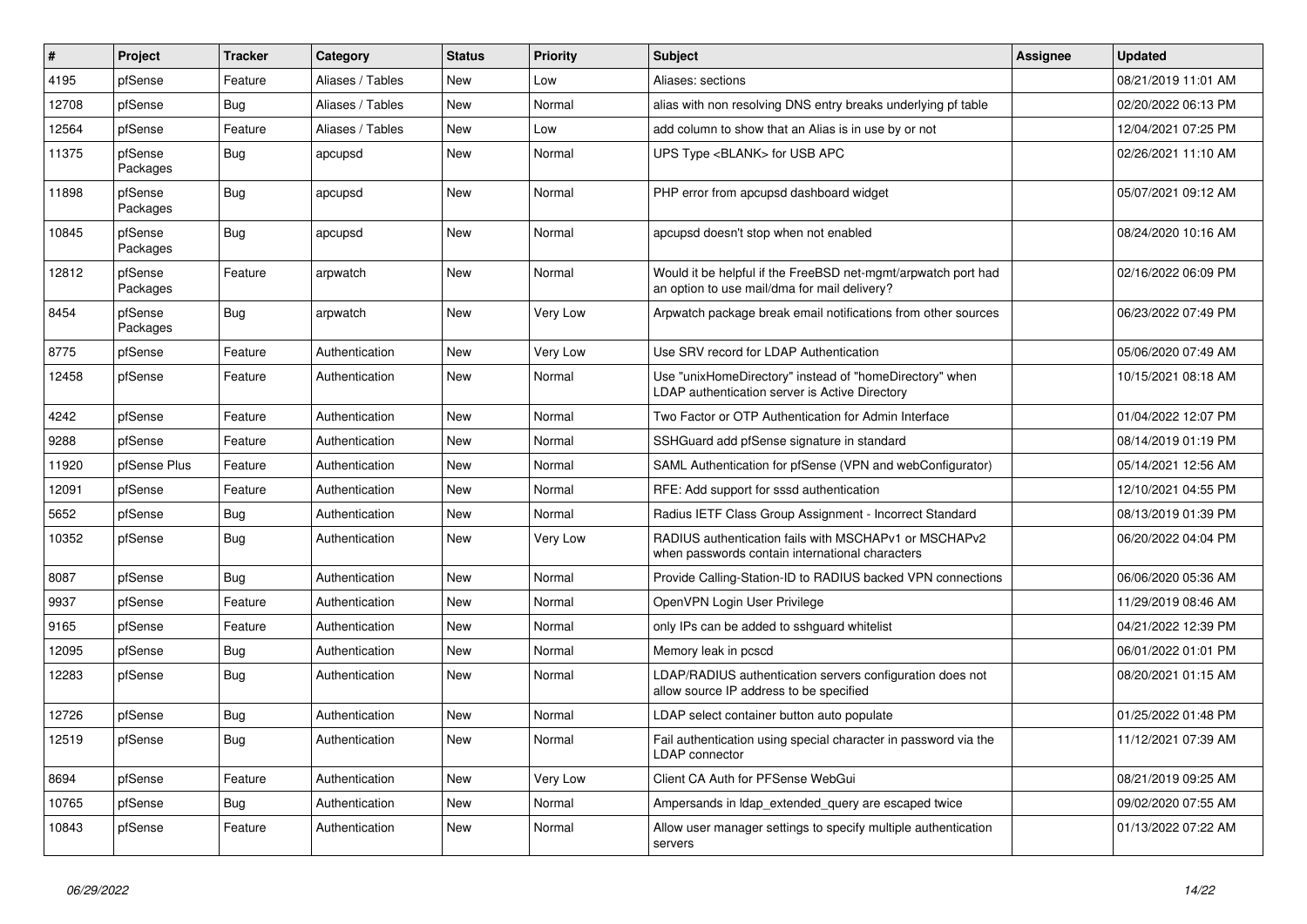| #     | Project             | Tracker    | Category         | <b>Status</b> | <b>Priority</b> | <b>Subject</b>                                                                                                                                | Assignee | <b>Updated</b>      |
|-------|---------------------|------------|------------------|---------------|-----------------|-----------------------------------------------------------------------------------------------------------------------------------------------|----------|---------------------|
| 5825  | pfSense             | Feature    | Authentication   | New           | Normal          | Allow EAP-RADIUS for authentication servers                                                                                                   |          | 08/21/2019 10:32 AM |
| 13260 | pfSense             | Feature    | Authentication   | <b>New</b>    | Normal          | Add support for OpenVPN static-challenge                                                                                                      |          | 06/09/2022 02:04 PM |
| 9222  | pfSense             | Feature    | Authentication   | New           | Normal          | Add sshguard log when release an IP                                                                                                           |          | 08/14/2019 01:00 PM |
| 4098  | pfSense             | Feature    | Authentication   | New           | Normal          | Add option to force a password change on login                                                                                                |          | 08/21/2019 10:31 AM |
| 12546 | pfSense Plus        | Feature    | Authentication   | New           | Normal          | Add 2FA Support to pfSense Plus Local Database<br>Authentication                                                                              |          | 06/25/2022 05:30 PM |
| 11266 | pfSense<br>Packages | Feature    | AutoConfigBackup | New           | Very Low        | Give an option to list restore point in "reverse" order/latest at the<br>top.                                                                 |          | 01/19/2021 06:58 PM |
| 12767 | pfSense<br>Packages | <b>Bug</b> | Avahi            | New           | Normal          | `Package radavahi-daemon does does not exist in current<br>pfSense version and it has been removed"" message on<br>pfSense 2.7 restore        |          | 02/07/2022 11:28 AM |
| 12329 | pfSense<br>Packages | Feature    | Avahi            | New           | Normal          | Add optional floating firewall rules for IPv4 and IPv6                                                                                        |          | 02/09/2022 04:43 PM |
| 13039 | pfSense<br>Packages | Feature    | <b>AWS VPC</b>   | New           | Normal          | Handle transit gateway VPNs in the AWS VPN wizard                                                                                             |          | 04/11/2022 07:31 AM |
| 9497  | pfSense<br>Packages | <b>Bug</b> | AWS VPC          | New           | Normal          | AWS VPN Wizard: WebGUI times out.                                                                                                             |          | 11/13/2019 10:07 AM |
| 9495  | pfSense<br>Packages | <b>Bug</b> | AWS VPC          | New           | Normal          | AWS VPC VPN wizard produces incorrect config (SHA256<br>should be SHA1)                                                                       |          | 08/19/2019 02:45 PM |
| 10900 | pfSense<br>Packages | Bug        | Backup           | Feedback      | Normal          | /packages/backup/backup.php?a=download&t=backup<br><b>HTTP</b><br>504, or Sends PHP Error Message as ASCII/Text file Named<br>pfsense.bak.tgz |          | 04/05/2022 01:51 AM |
| 8076  | pfSense             | Bug        | Backup / Restore | New           | Normal          | User can easily apply an unusable interface configuration after<br>restore                                                                    |          | 08/14/2019 10:52 AM |
| 1738  | pfSense             | Bug        | Backup / Restore | New           | Very Low        | Restore fails when username in backup is not matching                                                                                         |          | 12/11/2021 07:51 PM |
| 12774 | pfSense             | <b>Bug</b> | Backup / Restore | <b>New</b>    | Normal          | Picture widget image is not saved in backup                                                                                                   |          | 04/04/2022 04:48 AM |
| 3697  | pfSense             | Feature    | Backup / Restore | New           | Normal          | New backup/restore area: Certificates                                                                                                         |          | 03/11/2017 11:30 AM |
| 3696  | pfSense             | Feature    | Backup / Restore | New           | Normal          | Multiple items backup/restore                                                                                                                 |          | 06/06/2014 02:33 PM |
| 1367  | pfSense             | Feature    | Backup / Restore | New           | Normal          | Input validation on partial config restores                                                                                                   |          | 03/21/2011 01:16 AM |
| 12249 | pfSense             | <b>Bug</b> | Backup / Restore | <b>New</b>    | Normal          | HAProxy causing failed ACB backups                                                                                                            |          | 11/15/2021 11:58 PM |
| 286   | pfSense             | Feature    | Backup / Restore | New           | Normal          | Backup/restore users individually                                                                                                             |          | 01/09/2021 03:48 PM |
| 11110 | pfSense             | Bug        | Backup / Restore | New           | Normal          | Backup file should be checked before restoring a specific area                                                                                |          | 12/05/2020 02:50 PM |
| 6608  | pfSense             | Feature    | Backup / Restore | New           | Low             | backup and restore dhcp                                                                                                                       |          | 07/13/2016 04:09 PM |
| 4681  | pfSense             | Feature    | Backup / Restore | New           | Normal          | AutoConfigBackup make a way to easily download a saved<br>backup                                                                              |          | 08/16/2019 12:46 PM |
| 9775  | pfSense             | Feature    | Backup / Restore | New           | Normal          | AutoConfigBackup - Rolling per day/hour cap on changes,<br>retention policy                                                                   |          | 09/20/2019 09:19 AM |
| 7688  | pfSense             | Feature    | Backup / Restore | New           | Low             | AutoConfigBackup - Info Icon - username only                                                                                                  |          | 10/22/2017 10:46 AM |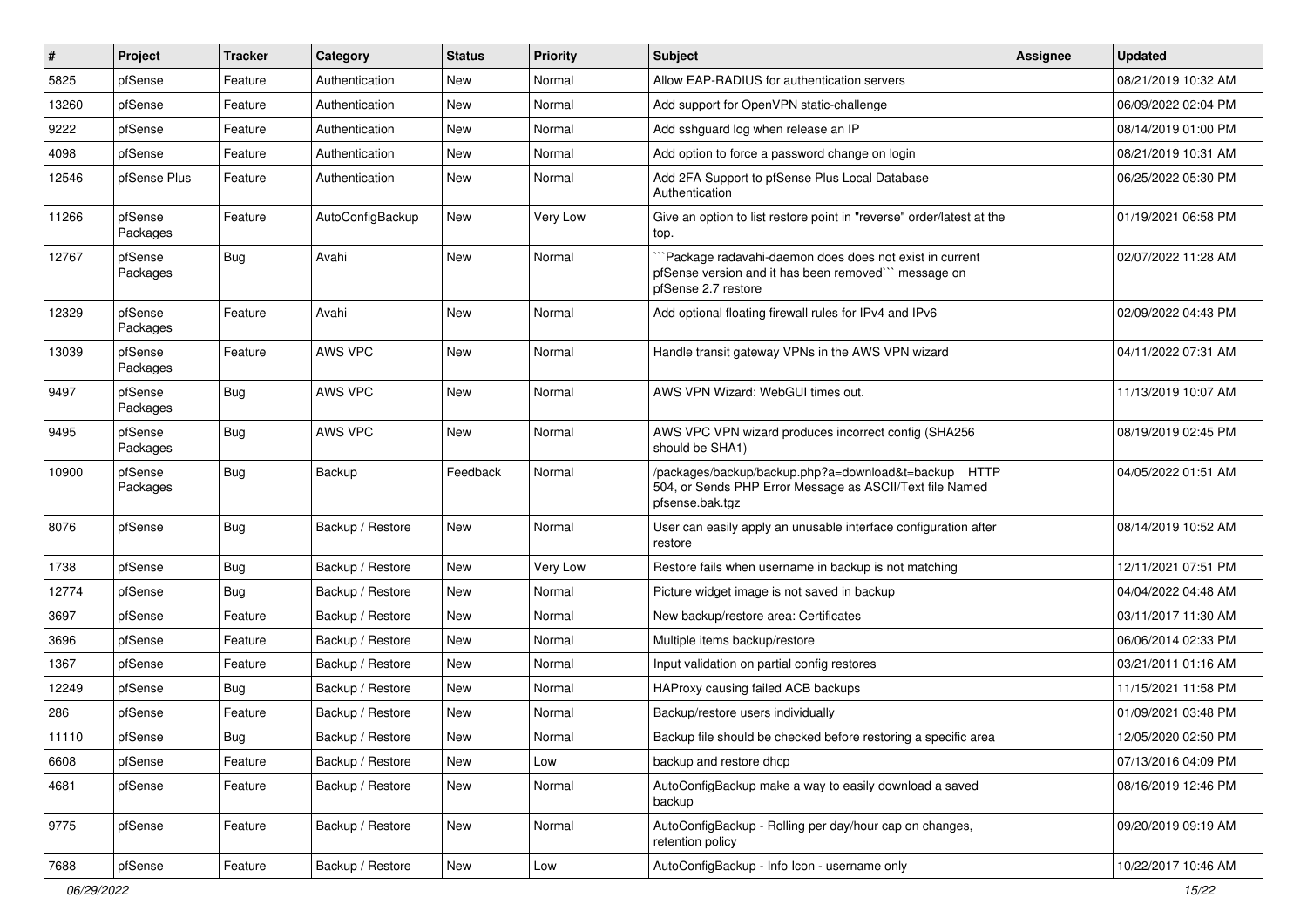| #     | Project             | <b>Tracker</b> | Category              | <b>Status</b> | <b>Priority</b> | <b>Subject</b>                                                                                                          | <b>Assignee</b> | <b>Updated</b>      |
|-------|---------------------|----------------|-----------------------|---------------|-----------------|-------------------------------------------------------------------------------------------------------------------------|-----------------|---------------------|
| 12553 | pfSense             | Feature        | Backup / Restore      | New           | Normal          | Auto Config Backup: Allow selecting multiple backups for<br>deletion                                                    |                 | 02/22/2022 04:27 AM |
| 7757  | pfSense             | Bug            | Backup / Restore      | New           | Normal          | Auto Config Backup fails to upload unless Default Gateway is<br>up                                                      |                 | 08/16/2019 12:47 PM |
| 13289 | pfSense             | Bug            | Backup / Restore      | New           | Low             | Attempting to restore a 0 byte "config.xml" prints an error that<br>the file cannot be read                             |                 | 06/28/2022 12:01 PM |
| 8146  | pfSense<br>Packages | Feature        | <b>BIND</b>           | New           | Normal          | Zone Domain Records more powerfull for BIND Zones                                                                       |                 | 08/13/2019 09:39 AM |
| 8199  | pfSense<br>Packages | Feature        | <b>BIND</b>           | New           | Normal          | Support reordering and/or sort alphabetically across BIND<br>package                                                    |                 | 12/12/2017 02:05 AM |
| 10693 | pfSense<br>Packages | <b>Bug</b>     | <b>BIND</b>           | New           | Normal          | pfSense Bind Zone Editor UI does not update zone serial<br>number when a change is made                                 |                 | 09/01/2021 12:51 AM |
| 10760 | pfSense<br>Packages | <b>Bug</b>     | <b>BIND</b>           | <b>New</b>    | High            | pfSense BIND 9.14.12 server terminates due to assertion failure                                                         |                 | 07/11/2020 04:53 PM |
| 9916  | pfSense<br>Packages | Feature        | <b>BIND</b>           | Feedback      | Normal          | Check allow-transfer in custom option when the zone is slave                                                            |                 | 04/21/2022 12:40 PM |
| 11074 | pfSense<br>Packages | <b>Bug</b>     | <b>BIND</b>           | New           | Low             | bind Zone Settings Zones, Save button opens "Confirmation<br>required to save changes"                                  |                 | 11/16/2020 11:08 AM |
| 10330 | pfSense<br>Packages | <b>Bug</b>     | <b>BIND</b>           | Feedback      | Normal          | BIND zone configuration displays wrong DS resource record<br>with inline DNSSEC signing enabled                         |                 | 04/21/2022 12:40 PM |
| 8197  | pfSense<br>Packages | Bug            | <b>BIND</b>           | <b>New</b>    | Normal          | BIND UI fails to properly update zone with inline DNSSEC<br>signing enabled                                             |                 | 02/18/2019 05:23 PM |
| 11634 | pfSense<br>Packages | Regression     | <b>BIND</b>           | New           | Normal          | bind hangs when pfsense is reconnecting as an openvpn client<br>to a TUN openvpn server                                 |                 | 03/14/2021 07:23 AM |
| 11563 | pfSense<br>Packages | Bug            | <b>BIND</b>           | New           | High            | BIND GUI writes TXT records > 255 characters                                                                            |                 | 02/27/2021 07:11 AM |
| 10445 | pfSense<br>Packages | <b>Bug</b>     | <b>BIND</b>           | Feedback      | Normal          | BIND crashed when added RPZ. rpz is not a master or slave<br>zone.                                                      |                 | 04/21/2022 12:40 PM |
| 4472  | pfSense             | Feature        | Build / Release       | <b>New</b>    | Normal          | Cryptographically sign every (sub-)release                                                                              |                 | 08/13/2019 12:53 PM |
| 13220 | pfSense             | Feature        | <b>Captive Portal</b> | <b>New</b>    | Very Low        | Voucher per-roll bandwidth restrictions and traffic quotas                                                              |                 | 05/26/2022 08:16 AM |
| 12648 | pfSense             | <b>Bug</b>     | Captive Portal        | New           | Normal          | Undocumented variables 'listenporthttp' and 'listenporthttps'                                                           |                 | 12/28/2021 10:44 AM |
| 11379 | pfSense             | Feature        | <b>Captive Portal</b> | <b>New</b>    | Normal          | <b>Template Roll Printer</b>                                                                                            |                 | 02/07/2021 05:26 AM |
| 385   | pfSense             | Feature        | Captive Portal        | New           | Normal          | Reverse captive portal                                                                                                  |                 | 08/13/2019 12:23 PM |
| 12730 | pfSense             | Bug            | Captive Portal        | New           | Normal          | RADIUS accounting does not work if WAN is down                                                                          |                 | 01/26/2022 05:13 AM |
| 13290 | pfSense             | Regression     | <b>Captive Portal</b> | Feedback      | Normal          | My PfSense version 2.7 is returning the error "dummynet bad<br>switch 21" every time I activate my Captive Portals (7). |                 | 06/27/2022 10:19 PM |
| 5658  | pfSense             | <b>Bug</b>     | <b>Captive Portal</b> | Confirmed     | Low             | Files with the same name cannot be uploaded to multiple<br>captive portal zones                                         |                 | 12/18/2015 07:19 PM |
| 13219 | pfSense             | Feature        | <b>Captive Portal</b> | New           | Very Low        | Enable/Disable single voucher roll                                                                                      |                 | 05/26/2022 08:14 AM |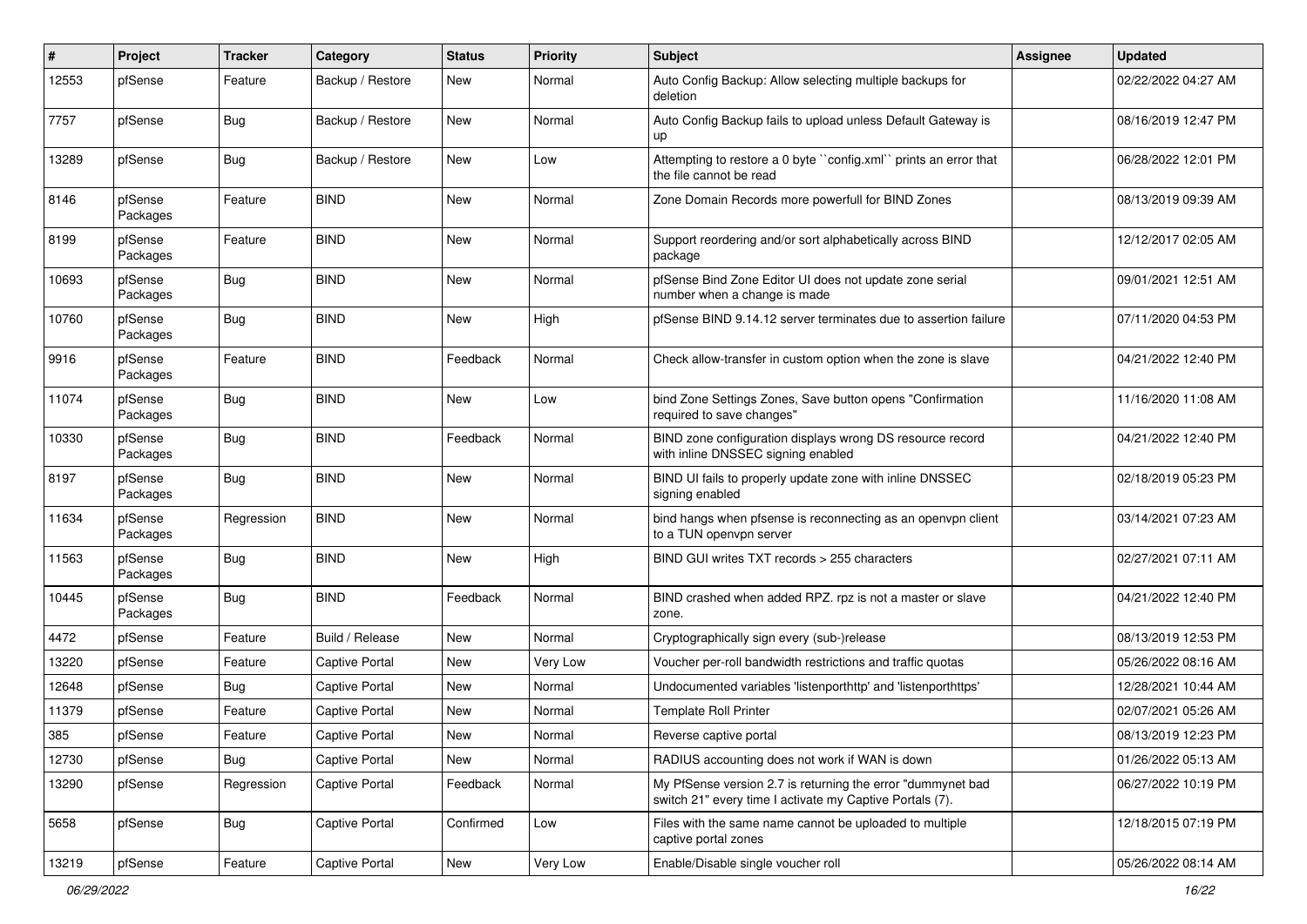| #     | Project             | <b>Tracker</b> | Category              | <b>Status</b>                 | Priority | <b>Subject</b>                                                                                          | <b>Assignee</b> | <b>Updated</b>      |
|-------|---------------------|----------------|-----------------------|-------------------------------|----------|---------------------------------------------------------------------------------------------------------|-----------------|---------------------|
| 12467 | pfSense             | <b>Bug</b>     | Captive Portal        | New                           | Normal   | CP error on client disconnect after reboot                                                              |                 | 10/17/2021 05:35 AM |
| 2545  | pfSense             | Feature        | <b>Captive Portal</b> | New                           | Low      | CaptivePortal: Custom "Re-authenticate every x minutes"                                                 |                 | 07/08/2012 05:21 PM |
| 2025  | pfSense             | Feature        | <b>Captive Portal</b> | New                           | Normal   | Captive Portal: Easy accessible Logout page instead of Logout<br>pop-up window                          |                 | 02/06/2016 04:59 AM |
| 2573  | pfSense             | Feature        | <b>Captive Portal</b> | <b>New</b>                    | Normal   | Captive Portal support of RADIUS POD (Packet of Disconnect)                                             |                 | 10/17/2016 03:14 AM |
| 4724  | pfSense             | Feature        | Captive Portal        | New                           | Low      | Captive Portal Status Add Client Hostname                                                               |                 | 05/22/2015 08:38 AM |
| 12357 | pfSense             | <b>Bug</b>     | <b>Captive Portal</b> | New                           | Normal   | Captive Portal popup Logout button loads full login page in<br>popup when clicked                       |                 | 10/27/2021 12:10 PM |
| 9627  | pfSense             | Feature        | Captive Portal        | New                           | Normal   | Captive Portal only shows authenticated users                                                           |                 | 08/14/2019 02:48 PM |
| 7553  | pfSense             | <b>Bug</b>     | <b>Captive Portal</b> | Confirmed                     | Very Low | Captive portal on a parent interface blocks traffic on VLAN<br>interfaces too                           |                 | 08/19/2018 03:15 PM |
| 2963  | pfSense             | Feature        | <b>Captive Portal</b> | New                           | Normal   | Captive Portal MAC authentication request                                                               |                 | 08/22/2017 09:09 PM |
| 11189 | pfSense             | Feature        | <b>Captive Portal</b> | <b>New</b>                    | Normal   | Captive Portal - Tarpit option                                                                          |                 | 12/23/2020 06:44 PM |
| 3053  | pfSense             | Feature        | <b>Captive Portal</b> | New                           | Normal   | Automatically add DHCP static addresses to CP passthru-mac                                              |                 | 06/21/2013 11:54 AM |
| 6956  | pfSense             | Feature        | <b>Captive Portal</b> | New                           | Normal   | Allow more control over concurrent logins                                                               |                 | 11/23/2016 12:01 PM |
| 7971  | pfSense             | Feature        | Captive Portal        | New                           | Normal   | Allow import, export and synchronization of MACs under<br>Captive Portal service                        |                 | 10/19/2017 04:56 AM |
| 1924  | pfSense             | Feature        | <b>Captive Portal</b> | New                           | Normal   | Ability of CP's allowed IP addresses to use aliases                                                     |                 | 07/26/2018 04:28 AM |
| 8566  | pfSense             | <b>Bug</b>     | CARP                  | New                           | Normal   | Wrong IPv6 source in NS request in case using of IPv6 alias                                             |                 | 06/12/2018 01:26 PM |
| 8567  | pfSense             | <b>Bug</b>     | CARP                  | New                           | Normal   | Using IPv6 VIP alias for services may affect CARP IPv6 VIP<br>work                                      |                 | 06/12/2018 01:26 PM |
| 7648  | pfSense             | <b>Bug</b>     | CARP                  | New                           | Very Low | SPAN ports on an interface renders CARP HA inoperative                                                  |                 | 06/14/2017 09:19 PM |
| 5849  | pfSense             | <b>Bug</b>     | CARP                  | New                           | Normal   | Routing fail on CARP IPsec                                                                              |                 | 12/18/2021 04:41 PM |
| 2099  | pfSense             | Todo           | CARP                  | New                           | Normal   | Remove "queue" from CARP traffic                                                                        |                 | 01/19/2012 10:59 AM |
| 13110 | pfSense             | <b>Bug</b>     | CARP                  | New                           | Very Low | changing CARP VIP address does not update outbound NAT<br>interface IP                                  |                 | 05/03/2022 02:52 PM |
| 4845  | pfSense             | Bug            | CARP                  | Confirmed                     | High     | CARP preemption doesn't switch to backup where connectivity<br>between systems is lost but not NIC link |                 | 07/28/2015 07:55 AM |
| 2218  | pfSense             | Feature        | CARP                  | New                           | Normal   | Ability to delay CARP master status at boot time                                                        |                 | 03/03/2021 11:57 AM |
| 10796 | pfSense<br>Packages | Feature        | Cellular              | Feedback                      | Normal   | Huawei ME909u-521 support                                                                               |                 | 04/21/2022 12:40 PM |
| 13063 | pfSense<br>Packages | Feature        | Cellular              | <b>Pull Request</b><br>Review | Normal   | Cellular package shall support more modems and NMEA port                                                |                 | 05/06/2022 02:38 PM |
| 2276  | pfSense             | Feature        | Certificates          | New                           | Normal   | Remote CRL fetch support                                                                                |                 | 02/06/2016 04:14 AM |
| 1257  | pfSense             | Feature        | Certificates          | <b>Pull Request</b><br>Review | Normal   | Handle encypted CA/Certificate private keys                                                             |                 | 10/12/2020 07:12 AM |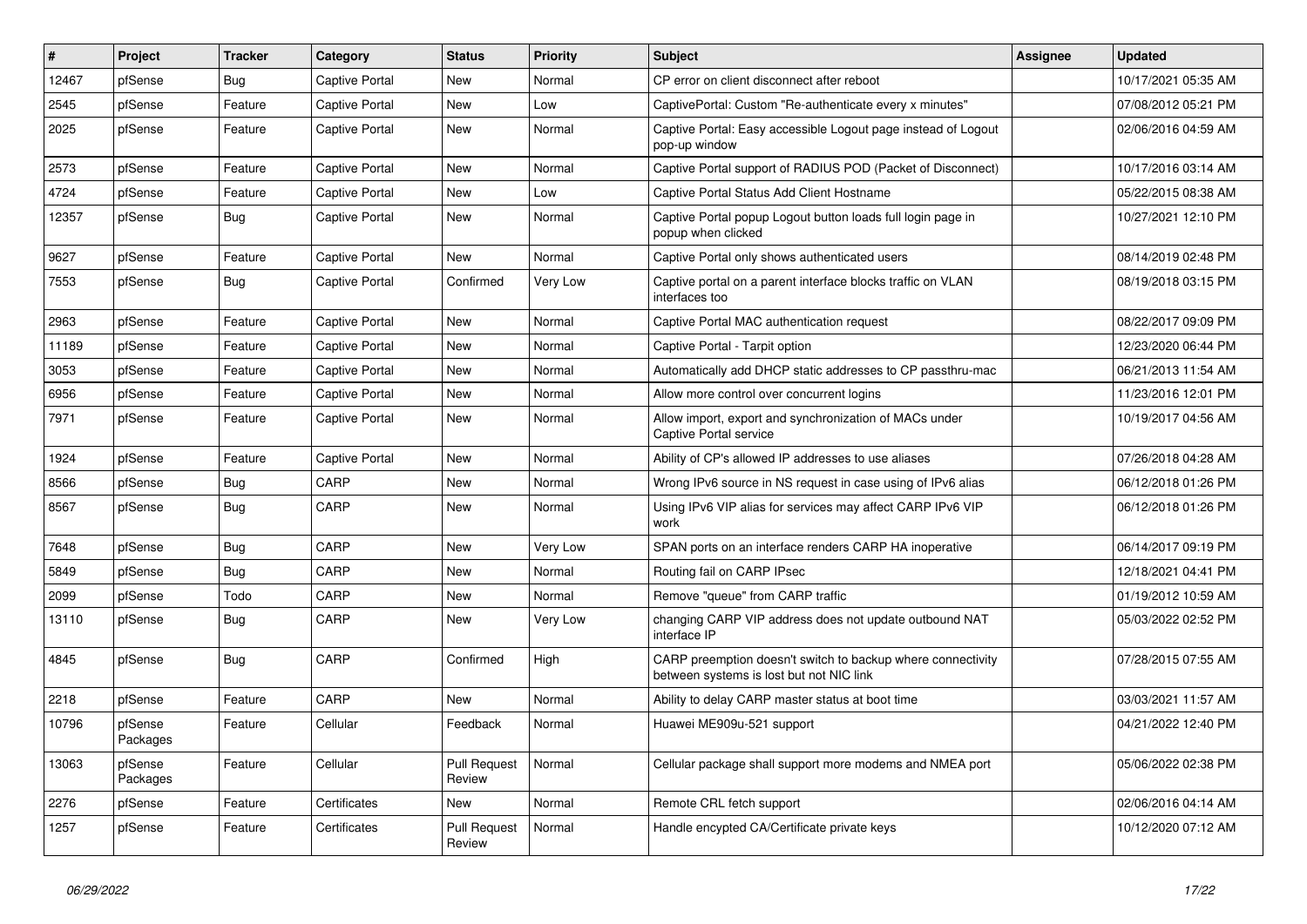| #     | Project             | <b>Tracker</b> | Category                        | <b>Status</b>    | <b>Priority</b> | <b>Subject</b>                                                                                                        | <b>Assignee</b> | <b>Updated</b>      |
|-------|---------------------|----------------|---------------------------------|------------------|-----------------|-----------------------------------------------------------------------------------------------------------------------|-----------------|---------------------|
| 7289  | pfSense             | <b>Bug</b>     | Certificates                    | New              | Low             | Generating 4096bit Certificate                                                                                        |                 | 08/14/2019 09:56 AM |
| 12894 | pfSense Plus        | <b>Bug</b>     | Certificates                    | New              | Low             | duplicating freshly created certificates through refreshing                                                           |                 | 03/03/2022 02:35 PM |
| 13305 | pfSense             | Feature        | Certificates                    | New              | Normal          | Certificate Revocation page should show expiration date                                                               |                 | 06/27/2022 10:26 AM |
| 11203 | pfSense             | <b>Bug</b>     | Certificates                    | New              | Normal          | certificate manager very slow                                                                                         |                 | 12/31/2020 11:57 AM |
| 12737 | pfSense             | Bug            | Certificates                    | <b>New</b>       | Normal          | CApath is not defined by default in curl                                                                              |                 | 06/28/2022 12:01 PM |
| 10258 | pfSense             | Feature        | Certificates                    | New              | Very Low        | allow to sign CA                                                                                                      |                 | 02/20/2020 04:20 AM |
| 1268  | pfSense             | Feature        | Certificates                    | New              | Normal          | Allow mass renewing of certs                                                                                          |                 | 11/01/2019 03:17 PM |
| 13291 | pfSense Docs        | Todo           | Configuration                   | New              | Low             | Notification documentation                                                                                            |                 | 06/21/2022 10:22 AM |
| 12098 | pfSense Docs        | Correction     | Configuration                   | New              | Normal          | Feedback on pfSense Configuration Recipes - Accessing a<br>CPE/Modem from Inside the Firewall                         |                 | 07/02/2021 02:30 AM |
| 12402 | pfSense Docs        | Todo           | Configuration                   | New              | Normal          | Feedback on Configuration - Advanced Configuration Options<br>- Notifications                                         |                 | 09/24/2021 12:46 AM |
| 5902  | pfSense             | Todo           | Configuration<br>Backend        | New              | Normal          | Use a common place for default values                                                                                 |                 | 08/13/2019 12:53 PM |
| 10833 | pfSense             | <b>Bug</b>     | Configuration<br>Backend        | <b>New</b>       | Normal          | unbound exits on configuration error when link status flaps on<br>LAN interface                                       |                 | 08/13/2020 11:53 PM |
| 3895  | pfSense             | Feature        | Configuration<br><b>Backend</b> | <b>New</b>       | Normal          | Timeout for "Apply change"                                                                                            |                 | 01/25/2021 08:07 AM |
| 6398  | pfSense             | <b>Bug</b>     | Configuration<br>Backend        | New              | Normal          | If config cannot be loaded due to corruption or bug, it isn't<br>handled gracefully (just stops)                      |                 | 08/13/2019 01:23 PM |
| 12483 | pfSense             | <b>Bug</b>     | Configuration<br>Backend        | New              | Normal          | GUI creates inconsistent config.xml                                                                                   |                 | 10/23/2021 06:48 AM |
| 13287 | pfSense             | Feature        | Configuration<br>Backend        | New              | Normal          | Encode OpenVPN Custom Options                                                                                         |                 | 06/20/2022 10:33 AM |
| 13288 | pfSense             | Bug            | Configuration<br>Backend        | New              | Normal          | Encode FreeRADIUS Custom Options                                                                                      |                 | 06/20/2022 10:36 AM |
| 13249 | pfSense             | <b>Bug</b>     | Console Menu                    | New              | Normal          | Running playback comands multiple times results in PHP error                                                          |                 | 06/06/2022 07:02 AM |
| 7747  | pfSense             | Feature        | Console Menu                    | New              | Normal          | Minor UI Tweak: Make hitting enter on the console (esp via<br>SSH) should not log you out, but simply redraw the menu |                 | 08/01/2017 04:03 PM |
| 6469  | pfSense             | Feature        | Console Menu                    | <b>New</b>       | Normal          | Improve help + self documentation in console PHP shell                                                                |                 | 08/13/2019 01:23 PM |
| 13268 | pfSense             | Todo           | Console Menu                    | Ready To<br>Test | Normal          | columns don't align nicely in console with medium-long interface<br>names                                             |                 | 06/12/2022 10:32 PM |
| 11970 | pfSense<br>Packages | Bug            | Coreboot                        | New              | Normal          | Netgate Firmware Upgrade Doesn't Work on XG-2758                                                                      |                 | 04/21/2022 12:39 PM |
| 13074 | pfSense Plus        | <b>Bug</b>     | Cryptographic<br>Modules        | New              | Normal          | AES-GCM with SafeXcel on Netgate 2100 causes MBUF<br>overload                                                         |                 | 06/12/2022 11:14 AM |
| 12658 | pfSense<br>Packages | Feature        | darkstat                        | New              | Normal          | Adding prometheus metrics to darkstat                                                                                 |                 | 05/27/2022 09:44 PM |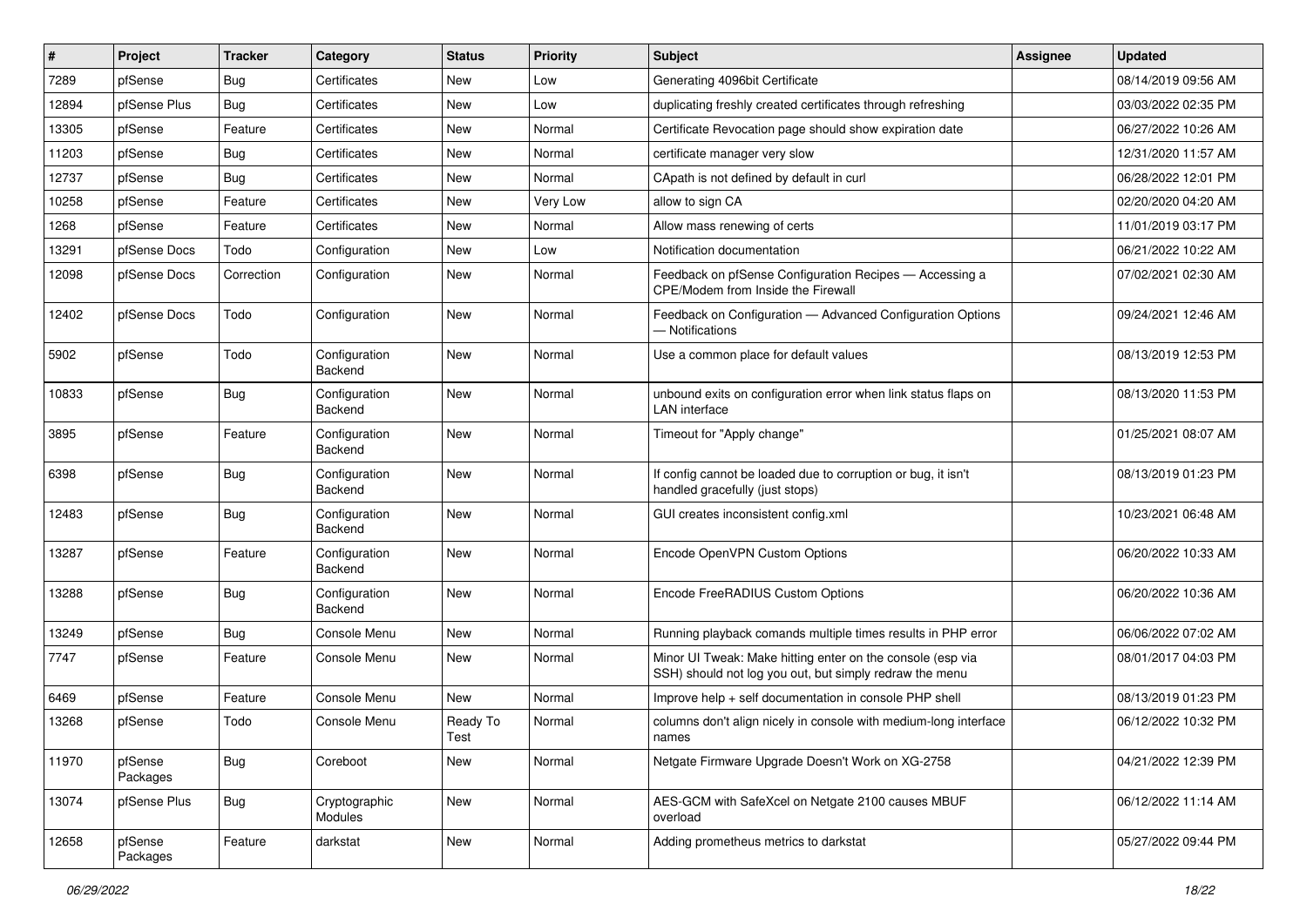| #     | Project | <b>Tracker</b> | Category        | <b>Status</b>                 | <b>Priority</b> | Subject                                                                                                | <b>Assignee</b> | <b>Updated</b>      |
|-------|---------|----------------|-----------------|-------------------------------|-----------------|--------------------------------------------------------------------------------------------------------|-----------------|---------------------|
| 7974  | pfSense | Feature        | Dashboard       | New                           | Normal          | <b>ZFS RAID Monitor Not available</b>                                                                  |                 | 08/20/2019 01:34 PM |
| 11759 | pfSense | <b>Bug</b>     | Dashboard       | <b>New</b>                    | Normal          | Traffic graphs on dashboard double upload on pppoe links                                               |                 | 12/30/2021 04:00 AM |
| 8157  | pfSense | Bug            | Dashboard       | New                           | Very Low        | Traffic Graph clutter from time to time                                                                |                 | 12/03/2017 06:40 AM |
| 10401 | pfSense | Feature        | Dashboard       | New                           | Normal          | Request: ability to sort/separate stopped/running Service(s) on<br>Dashboard -> Services Status widget |                 | 03/31/2020 04:48 PM |
| 4646  | pfSense | Feature        | Dashboard       | <b>New</b>                    | Normal          | Recover valuable vertical screen real estate in dashboard                                              |                 | 04/20/2015 07:46 PM |
| 9353  | pfSense | <b>Bug</b>     | Dashboard       | New                           | Low             | PHPSession errors from limited access to dashboard and<br>widgets                                      |                 | 10/06/2020 09:31 AM |
| 13168 | pfSense | Feature        | Dashboard       | New                           | Low             | Multiple Dashboard views for a single user                                                             |                 | 05/16/2022 07:53 AM |
| 7788  | pfSense | <b>Bug</b>     | Dashboard       | <b>New</b>                    | Low             | Irregular updating of widgets like cpu/uptime on system widget.                                        |                 | 08/21/2019 09:03 AM |
| 7857  | pfSense | Bug            | Dashboard       | New                           | Very Low        | Interfaces Widget U/I fails to wrap IPV6 addresses when the<br>string is too wide for the widget       |                 | 08/13/2019 09:15 AM |
| 3411  | pfSense | Bug            | Dashboard       | <b>New</b>                    | Low             | Interfaces and statistics dashboard widgets very slow with large<br>numbers of interfaces              |                 | 01/24/2014 02:09 AM |
| 7113  | pfSense | Bug            | Dashboard       | New                           | Normal          | Interface name in Traffic Graphs                                                                       |                 | 12/31/2021 05:40 PM |
| 7934  | pfSense | Feature        | Dashboard       | <b>New</b>                    | Very Low        | format support phone# for international use                                                            |                 | 10/12/2017 04:38 PM |
| 13165 | pfSense | Feature        | Dashboard       | <b>Pull Request</b><br>Review | Normal          | Feat: live update for Services dashboard widget                                                        |                 | 05/15/2022 01:48 AM |
| 10280 | pfSense | Feature        | Dashboard       | <b>New</b>                    | Low             | <b>DHCP Leases widget</b>                                                                              |                 | 11/07/2020 09:18 PM |
| 9677  | pfSense | Bug            | Dashboard       | New                           | Normal          | Dashboard hangs when widget needs data from a remote host<br>which is down                             |                 | 08/13/2019 09:15 AM |
| 5567  | pfSense | Feature        | Dashboard       | New                           | Low             | CARP status widget does not update in real time                                                        |                 | 08/20/2019 03:33 PM |
| 7182  | pfSense | Feature        | Dashboard       | New                           | Normal          | Break up System Widget on the Dashboard                                                                |                 | 08/21/2019 08:59 AM |
| 6390  | pfSense | Todo           | Dashboard       | <b>New</b>                    | Low             | Autoscale from Traffic Graph not correct size (big graphs)                                             |                 | 05/23/2016 01:38 PM |
| 2479  | pfSense | Feature        | Dashboard       | New                           | Normal          | Allow reordering of the traffic graphs on the dashboard                                                |                 | 06/08/2012 04:13 PM |
| 8458  | pfSense | Feature        | Dashboard       | New                           | Low             | Allow reordering of interface widget                                                                   |                 | 08/14/2019 10:52 AM |
| 10395 | pfSense | Feature        | Dashboard       | New                           | Low             | Add Dashboard System Information support for more PC<br>Engines APU boards                             |                 | 02/17/2022 01:02 AM |
| 1219  | pfSense | Feature        | Developer Tools | <b>New</b>                    | Low             | Ship DTRACE enabled kernels in the images                                                              |                 | 07/26/2017 03:14 AM |
| 7244  | pfSense | Feature        | Developer Tools | New                           | Normal          | Publish pfsense as a Vagrant Basebox                                                                   |                 | 01/29/2019 04:09 AM |
| 3771  | pfSense | Bug            | DHCP (IPv4)     | New                           | Normal          | Webinterface and dhcpdcrashes with 500+ static leases                                                  |                 | 08/21/2019 09:26 AM |
| 12070 | pfSense | Bug            | DHCP (IPv4)     | <b>New</b>                    | Low             | VLAN0 for WAN DHCP                                                                                     |                 | 12/23/2021 04:31 PM |
| 9732  | pfSense | Feature        | DHCP (IPv4)     | New                           | Normal          | System UTC time offset in DHCP Option 2                                                                |                 | 09/06/2019 08:39 PM |
| 7172  | pfSense | <b>Bug</b>     | DHCP (IPv4)     | New                           | Normal          | Sorting by hostname in Services > DHCP Server > LAN should<br>be "natural" (alphanumeric friendly)     |                 | 08/20/2019 03:47 PM |
| 5080  | pfSense | Feature        | DHCP (IPv4)     | New                           | Normal          | Settings tab under Services>DHCP Server                                                                |                 | 08/13/2019 12:53 PM |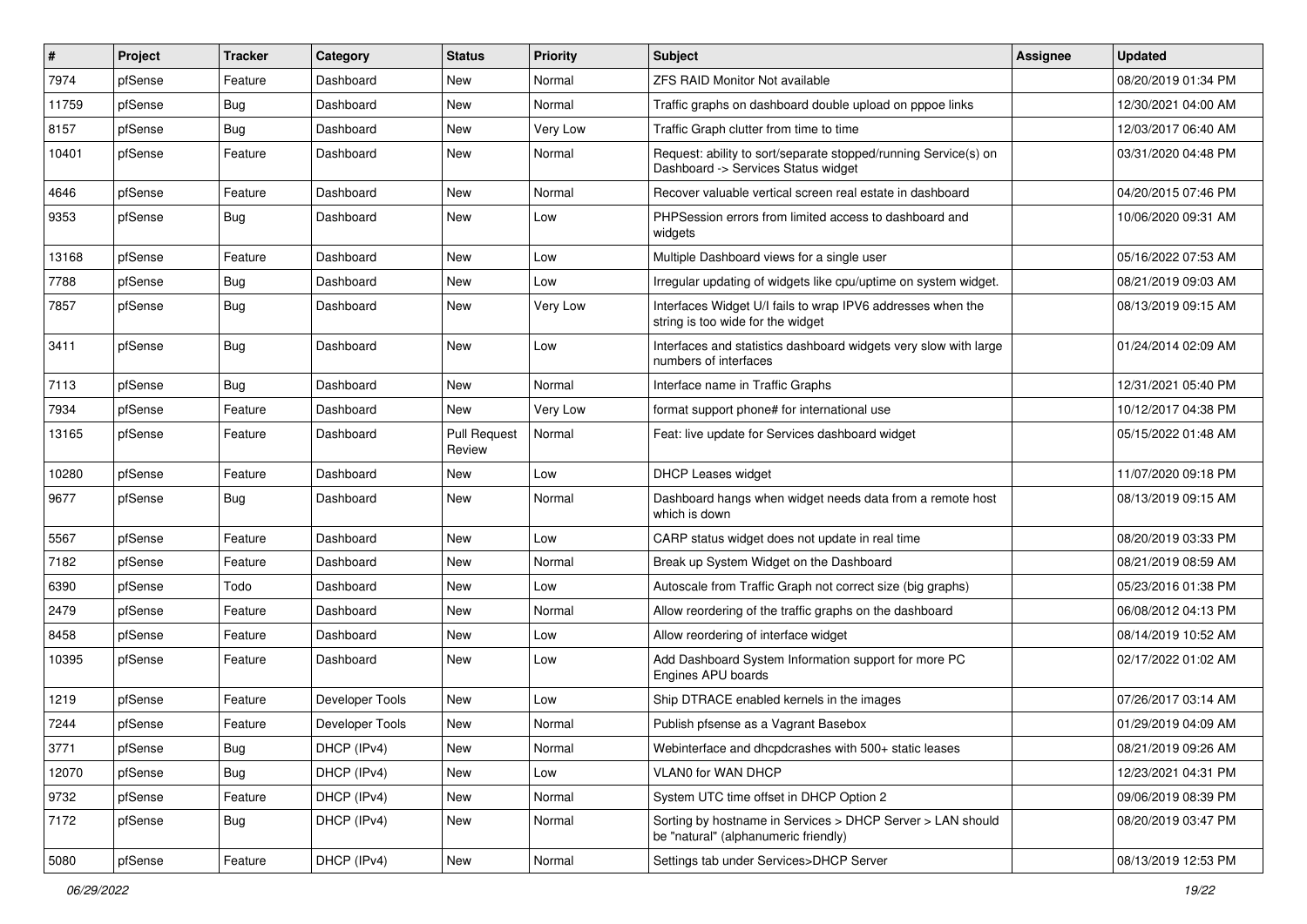| #     | Project | <b>Tracker</b> | Category    | <b>Status</b> | <b>Priority</b> | <b>Subject</b>                                                                                                                        | <b>Assignee</b> | <b>Updated</b>      |
|-------|---------|----------------|-------------|---------------|-----------------|---------------------------------------------------------------------------------------------------------------------------------------|-----------------|---------------------|
| 10802 | pfSense | Feature        | DHCP (IPv4) | New           | Very Low        | Seperator for DHCP Static Mapped leases                                                                                               |                 | 07/31/2020 10:30 AM |
| 6544  | pfSense | Feature        | DHCP (IPv4) | New           | Very Low        | RFC 3046 DHCP Option 82 support (and RFC 3315/4649/4580<br>for IPv6)                                                                  |                 | 07/13/2020 02:14 AM |
| 9130  | pfSense | Feature        | DHCP (IPv4) | New           | Normal          | Request ID [#INC-16195]: DHCP - PXE Boot                                                                                              |                 | 09/10/2020 01:39 PM |
| 6615  | pfSense | Feature        | DHCP (IPv4) | New           | Normal          | new DHCP server option                                                                                                                |                 | 08/13/2019 01:39 PM |
| 2323  | pfSense | Feature        | DHCP (IPv4) | New           | Low             | GUI doesn't allow to configure DHCP server to serve IP<br>addresses belonging to subnets wich are not associated with an<br>interface |                 | 08/19/2019 10:27 AM |
| 2774  | pfSense | Feature        | DHCP (IPv4) | <b>New</b>    | Normal          | Extend DHCP Pools code to allow using different subnets                                                                               |                 | 08/19/2019 10:27 AM |
| 7441  | pfSense | Feature        | DHCP (IPv4) | New           | Low             | Display start/end times for Static Mapping leases on DHCP<br>Leases/DHCPv6 Leases                                                     |                 | 08/21/2019 10:48 AM |
| 9343  | pfSense | <b>Bug</b>     | DHCP (IPv4) | New           | Normal          | diag_arp.php times out with large DHCPD leases table                                                                                  |                 | 08/14/2019 01:19 PM |
| 12959 | pfSense | <b>Bug</b>     | DHCP (IPv4) | Feedback      | Normal          | dhcplease process wrongly update host file if client-hostname is<br>empty                                                             |                 | 03/28/2022 10:26 AM |
| 2983  | pfSense | Feature        | DHCP (IPv4) | New           | Normal          | DHCPD: Add vendor-class-identifier and MAC-OIDs                                                                                       |                 | 05/29/2020 09:24 PM |
| 4061  | pfSense | <b>Bug</b>     | DHCP (IPv4) | Confirmed     | Normal          | dhcpd doesn't send client-hostname to peer, breaking DHCP<br>lease registrations w/HA                                                 |                 | 02/24/2017 08:58 PM |
| 3404  | pfSense | <b>Bug</b>     | DHCP (IPv4) | New           | Normal          | DHCP Server Fails to Start on Interfaces that are Slow to Come<br>Online During Boot                                                  |                 | 02/11/2014 05:09 PM |
| 11004 | pfSense | Feature        | DHCP (IPv4) | New           | Low             | DHCP reservations with no IP address show entries in DHCP<br>leases                                                                   |                 | 10/26/2020 07:22 AM |
| 8879  | pfSense | Feature        | DHCP (IPv4) | <b>New</b>    | Very Low        | DHCP options ADD force options                                                                                                        |                 | 09/07/2018 09:14 AM |
| 12067 | pfSense | <b>Bug</b>     | DHCP (IPv4) | New           | Very Low        | <b>DHCP Monitoring Statistics Error</b>                                                                                               |                 | 06/21/2021 08:39 AM |
| 10250 | pfSense | Feature        | DHCP (IPv4) | New           | Very Low        | DHCP lease view by interface                                                                                                          |                 | 02/11/2020 07:47 AM |
| 10345 | pfSense | Feature        | DHCP (IPv4) | New           | Normal          | DHCP lease distinction between online and offline                                                                                     |                 | 03/16/2020 07:56 AM |
| 6362  | pfSense | <b>Bug</b>     | DHCP (IPv4) | Confirmed     | Normal          | DHCP Client ID not used                                                                                                               |                 | 07/09/2021 06:30 AM |
| 13273 | pfSense | <b>Bug</b>     | DHCP (IPv4) | New           | Normal          | dhclient can use conflicting recorded leases                                                                                          |                 | 06/14/2022 11:07 AM |
| 13263 | pfSense | <b>Bug</b>     | DHCP (IPv4) | New           | Low             | Deleting a static DHCP entry when the related IP is not in the<br>arp table spams the log                                             |                 | 06/10/2022 11:18 AM |
| 3534  | pfSense | Feature        | DHCP (IPv4) | New           | Normal          | DDNS using arbitrary zone primary                                                                                                     |                 | 07/08/2014 11:40 AM |
| 6960  | pfSense | Feature        | DHCP (IPv4) | <b>New</b>    | Normal          | Consider replacing ISC DHCP server with KEA DHCP                                                                                      |                 | 09/24/2020 01:59 PM |
| 12922 | pfSense | <b>Bug</b>     | DHCP (IPv4) | New           | Normal          | Classless static routes received on DHCP WAN can override<br>chosen default gateway                                                   |                 | 03/28/2022 10:08 AM |
| 8614  | pfSense | Bug            | DHCP (IPv4) | New           | Normal          | Cannot remove Additional BOOTP/DHCP Options                                                                                           |                 | 08/21/2019 09:15 AM |
| 13256 | pfSense | Feature        | DHCP (IPv4) | New           | Normal          | Better handling of duplicate IPs in static DHCP assignments                                                                           |                 | 06/11/2022 04:51 PM |
| 11927 | pfSense | Feature        | DHCP (IPv4) | Feedback      | Normal          | Allow DHCP not to serve a gateway - small fix                                                                                         |                 | 01/03/2022 04:17 PM |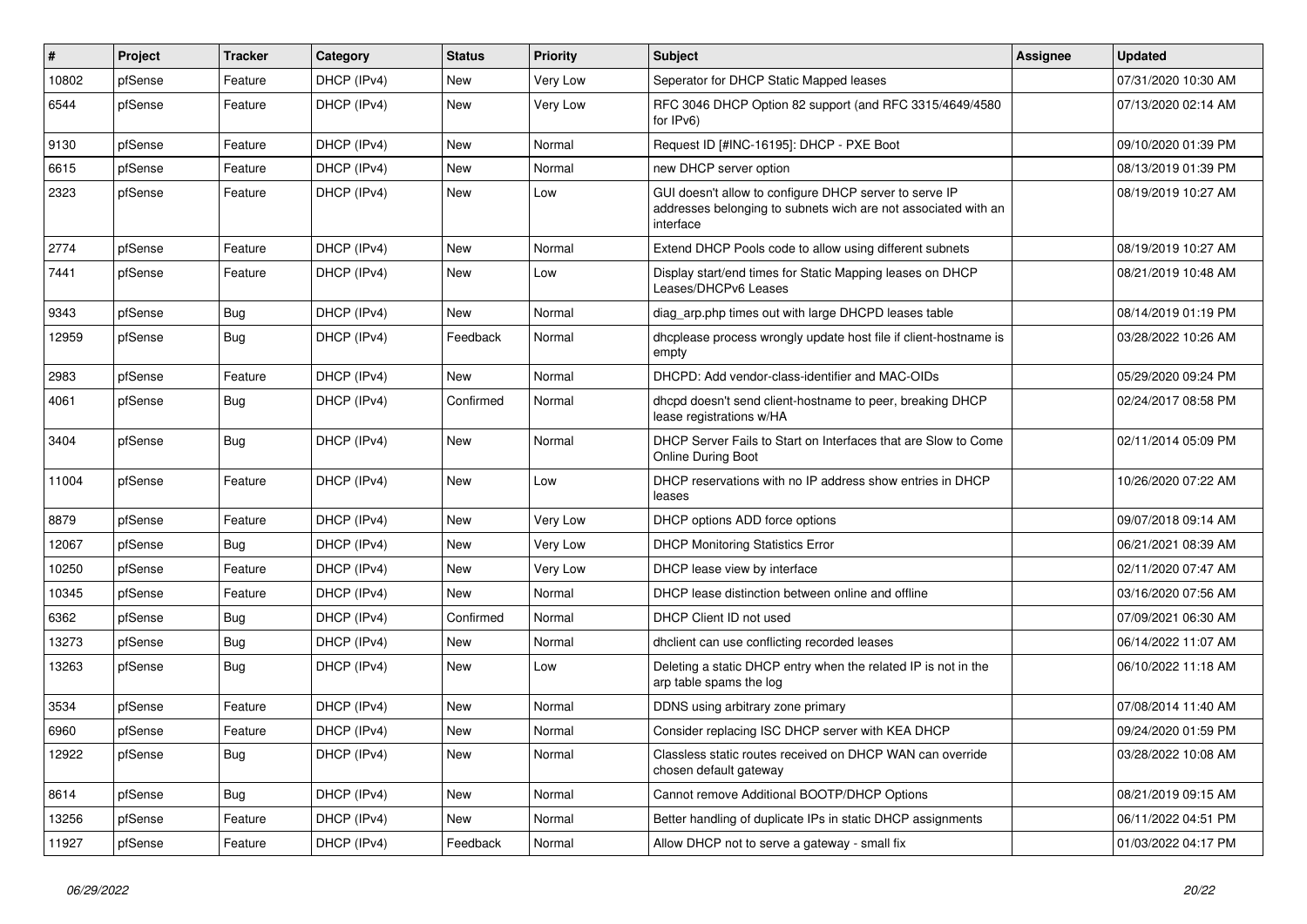| #     | Project | <b>Tracker</b> | Category          | <b>Status</b>                 | <b>Priority</b> | Subject                                                                                         | <b>Assignee</b> | <b>Updated</b>      |
|-------|---------|----------------|-------------------|-------------------------------|-----------------|-------------------------------------------------------------------------------------------------|-----------------|---------------------|
| 4899  | pfSense | Feature        | DHCP (IPv4)       | New                           | Normal          | Additional BOOTP/DHCP Options should allow a force option                                       |                 | 01/02/2018 02:24 PM |
| 8330  | pfSense | Feature        | DHCP (IPv4)       | New                           | Normal          | add options for ddns-local-address statements                                                   |                 | 04/27/2021 12:31 PM |
| 7405  | pfSense | Feature        | DHCP (IPv4)       | New                           | Normal          | Ability to add dhcp host reservations from "Diagnostics -> ARP<br>table"                        |                 | 10/12/2020 08:22 AM |
| 13253 | pfSense | <b>Bug</b>     | DHCP (IPv6)       | New                           | Normal          | 'dhcp6c' is not restarted when applying settings when multiple<br>WANs are configured for DHCP6 |                 | 06/28/2022 12:01 PM |
| 7734  | pfSense | <b>Bug</b>     | DHCP (IPv6)       | New                           | Normal          | Using opton ia pd0 does not renew prefix and prefix get dropped                                 |                 | 07/31/2017 03:46 AM |
| 9536  | pfSense | Feature        | DHCP (IPv6)       | New                           | Normal          | Support dynamic prefix in DHCPv6 Server                                                         |                 | 05/25/2022 04:27 AM |
| 9575  | pfSense | Feature        | DHCP (IPv6)       | New                           | Very Low        | RFC 7078 - Distributing Address Selection Policy Using<br>DHCP <sub>v6</sub>                    |                 | 08/14/2019 02:39 PM |
| 6283  | pfSense | Feature        | DHCP (IPv6)       | New                           | Normal          | Register DHCPv6 leases with DNS resolver                                                        |                 | 08/21/2019 10:48 AM |
| 10714 | pfSense | <b>Bug</b>     | DHCP (IPv6)       | New                           | Normal          | radvd only gives out the prefix of the "first" IPv6 address of an<br>interface                  |                 | 10/06/2020 01:03 PM |
| 7138  | pfSense | <b>Bug</b>     | DHCP (IPv6)       | Assigned                      | Normal          | Pfsense wide dhcpv6 client doesn't recognise if id statement                                    |                 | 04/21/2022 12:39 PM |
| 12823 | pfSense | <b>Bug</b>     | DHCP (IPv6)       | New                           | Normal          | Multiple DHCP6 WAN connections PPPoE interface 'defached'<br>status                             |                 | 02/18/2022 05:39 AM |
| 9136  | pfSense | Bug            | DHCP (IPv6)       | New                           | High            | IPv6 Tracking Interfaces Lose IPv6 Address in Certain Cases                                     |                 | 04/21/2022 12:39 PM |
| 13248 | pfSense | Regression     | DHCP (IPv6)       | New                           | Normal          | IPv6 Router Advertisements runs when config.xml does not<br>contain an entry for the interface  |                 | 06/05/2022 07:44 PM |
| 7821  | pfSense | <b>Bug</b>     | DHCP (IPv6)       | New                           | Normal          | GIF does not support broadcast                                                                  |                 | 08/29/2017 10:50 AM |
| 5950  | pfSense | Feature        | DHCP (IPv6)       | New                           | Normal          | DHCPv6 Server support for PD of PD-obtained networks                                            |                 | 03/04/2016 03:04 AM |
| 6051  | pfSense | <b>Bug</b>     | DHCP (IPv6)       | New                           | Normal          | DHCPv6 Client Failure for additional WAN Address causes<br>2-seconds-service-restart-loop       |                 | 12/03/2020 01:08 AM |
| 13237 | pfSense | <b>Bug</b>     | DHCP (IPv6)       | New                           | Normal          | dhcp6c script cannot be executed safely                                                         |                 | 06/01/2022 11:20 AM |
| 6691  | pfSense | <b>Bug</b>     | DHCP (IPv6)       | New                           | Normal          | dhcp6c quits after only two tries if no response was received                                   |                 | 12/07/2020 04:25 PM |
| 12947 | pfSense | <b>Bug</b>     | DHCP (IPv6)       | <b>Pull Request</b><br>Review | Normal          | DHCP6 client does not take any action if the interface IPv6<br>address changes during renewal   |                 | 06/28/2022 12:01 PM |
| 10822 | pfSense | <b>Bug</b>     | DHCP (IPv6)       | New                           | Normal          | Deprecated IPv6 prefix won't be announced as deprecated to<br>clients                           |                 | 08/10/2020 09:23 AM |
| 12581 | pfSense | Regression     | DHCP (IPv6)       | New                           | Normal          | CARP IPv6 assigned address does not get advertised to<br>endpoints with RADV                    |                 | 12/16/2021 02:34 PM |
| 13296 | pfSense | Feature        | DHCP (IPv6)       | New                           | Normal          | Add support for DHCP6 OPTION PD EXCLUDE (RFC 6603)                                              |                 | 06/24/2022 10:10 PM |
| 3185  | pfSense | Feature        | DHCP (IPv6)       | New                           | Normal          | Accommodate a DHCPv6 failover-like mechanism                                                    |                 | 11/24/2017 10:44 AM |
| 9680  | pfSense | Feature        | <b>DHCP Relay</b> | New                           | Normal          | Seperate DHCP Server and relay per interface                                                    |                 | 02/27/2020 10:47 AM |
| 12120 | pfSense | Feature        | <b>DHCP Relay</b> | New                           | Normal          | Permit several sets of destination DHCP servers in DHCP relay                                   |                 | 07/11/2021 05:41 PM |
| 10715 | pfSense | <b>Bug</b>     | <b>DHCP Relay</b> | New                           | Normal          | DHCPv6 relay always uses the "first" IPv6 address of an<br>interface                            |                 | 06/29/2020 05:01 AM |